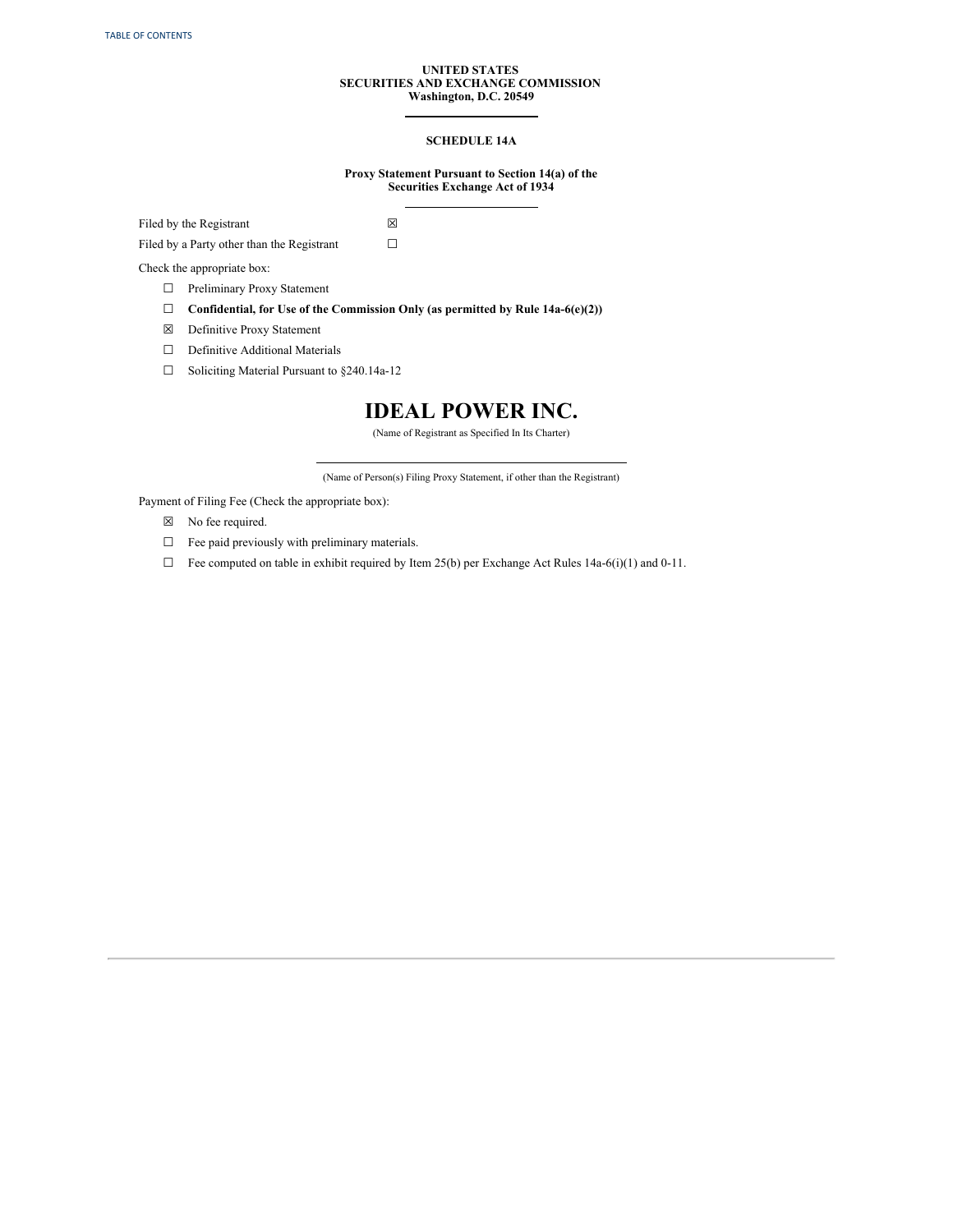

**5508 Highway 290 West, Suite 120 Austin, Texas 78735 www.idealpower.com**

April 29, 2022

To the Stockholders of Ideal Power Inc.:

It is my pleasure to invite you to attend Ideal Power Inc.'s 2022 Annual Meeting of Stockholders (the "Annual Meeting"), to be held on Thursday, June 16, 2022 at 10:00 a.m. Central Time. The Annual Meeting will be held entirely online live via audio webcast due to the continuing public health impact of the coronavirus pandemic (COVID-19) and to support the health and well-being of our directors, employees, stockholders, and other stakeholders. You will be able to attend and participate in the Annual Meeting online by visiting https://www.viewproxy.com/IdealPower/2022/VM, where you will be able to listen to the Annual Meeting live, submit questions and vote.

Details regarding the business to be conducted at the Annual Meeting are more fully described in the accompanying Notice of Annual Meeting of Stockholders and proxy statement.

Your vote is important. Whether or not you expect to attend the Annual Meeting online, please date, sign and return your proxy card in the enclosed envelope or vote by using the Internet or by telephone according to the instructions in the proxy statement to assure that your shares will be represented and voted at the Annual Meeting. If you attend the Annual Meeting and follow the instructions in the proxy statement, you may vote your shares electronically during the Annual Meeting even though you have previously voted by proxy. If you hold your shares through an account with a brokerage firm, bank or other nominee, please follow the instructions you receive from your broker, bank, trustee or other nominee to vote your shares. Details about how to attend the Annual Meeting online and how to submit questions and cast your votes are posted at

https://www.viewproxy.com/IdealPower/2022/VM and can be found in the proxy statement in the section entitled "Questions and Answers about this Proxy Material and Voting — How can I attend and vote at the Annual Meeting?".

On behalf of your Board of Directors, thank you for your continued support and interest.

Sincerely,

Daniel 2

R. DANIEL BRDAR President, Chief Executive Officer and Director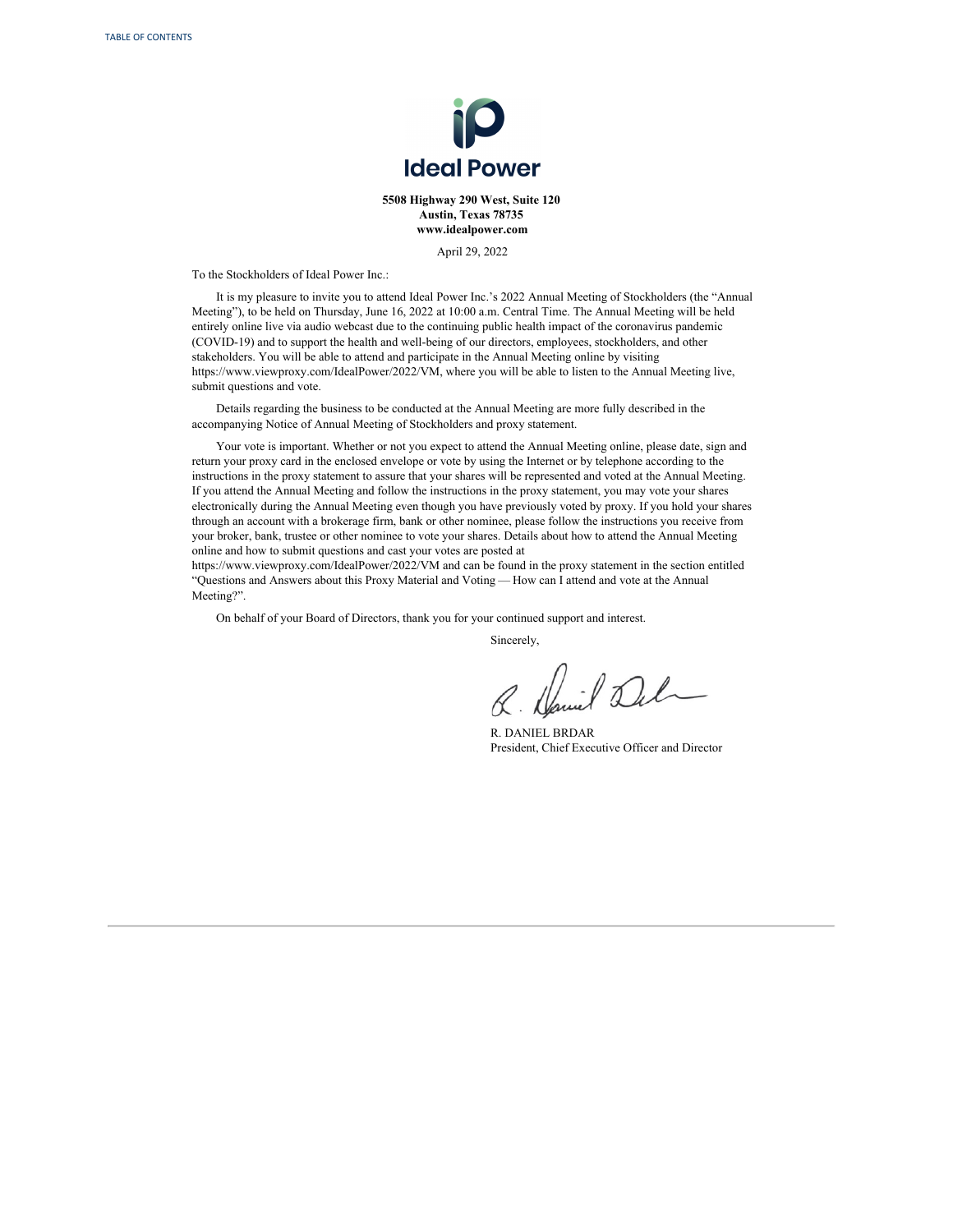

# **5508 Highway 290 West, Suite 120 Austin, Texas 78735 (512) 264-1542 NOTICE OF ANNUAL MEETING OF STOCKHOLDERS TO BE HELD JUNE 16, 2022**

To the Stockholders of Ideal Power Inc.:

You are cordially invited to attend the Annual Meeting of Stockholders (the "Annual Meeting") of Ideal Power Inc., a Delaware corporation (the "Company"), on Thursday, June 16, 2022, at 10:00 a.m. Central Time. The Annual Meeting will be held entirely online live via audio webcast due to the continuing public health impact of the coronavirus pandemic (COVID-19) and to support the health and well-being of our directors, employees, stockholders and other stakeholders. You will be able to attend and participate in the Annual Meeting online by visiting https://www.viewproxy.com/IdealPower/2022/VM, where you will be able to listen to the Annual Meeting live, submit questions, and vote. There will not be a physical location for the Annual Meeting. The Annual Meeting will be held for the following purposes:

- 1. To elect five directors to serve until the 2023 annual meeting of stockholders and until their respective successors are elected and qualified;
- 2. To ratify the appointment of BPM LLP as our independent registered public accounting firm for the fiscal year ending December 31, 2022;
- 3. To approve, on a non-binding, advisory basis, the compensation of our named executive officers; and
- 4. Any other business that may be properly brought before the Annual Meeting or any adjournment or postponement thereof.

These proposals are more fully described in the proxy statement accompanying this notice.

Only stockholders of record of our common stock at the close of business on April 28, 2022 are entitled to notice of, and to vote, at the Annual Meeting or any adjournment or postponement thereof.

By Order of the Board of Directors,

TIMOTHY W. BURNS Chief Financial Officer and Corporate Secretary

Austin, Texas April 29, 2022

You are cordially invited to attend the Annual Meeting online. Whether or not you expect to attend the Annual Meeting, please vote as soon as possible. We encourage you to vote via the Internet or by telephone. **You may also vote your shares online, and submit your questions during, the Annual Meeting. Instructions on how to vote while participating at the Annual Meeting live via the Internet are posted at https://www.viewproxy.com/IdealPower/2022/VM and can be found in the proxy statement in the section** entitled "Questions and Answers about This Proxy Material and Voting - How can I attend and vote at the **Annual Meeting?".**

i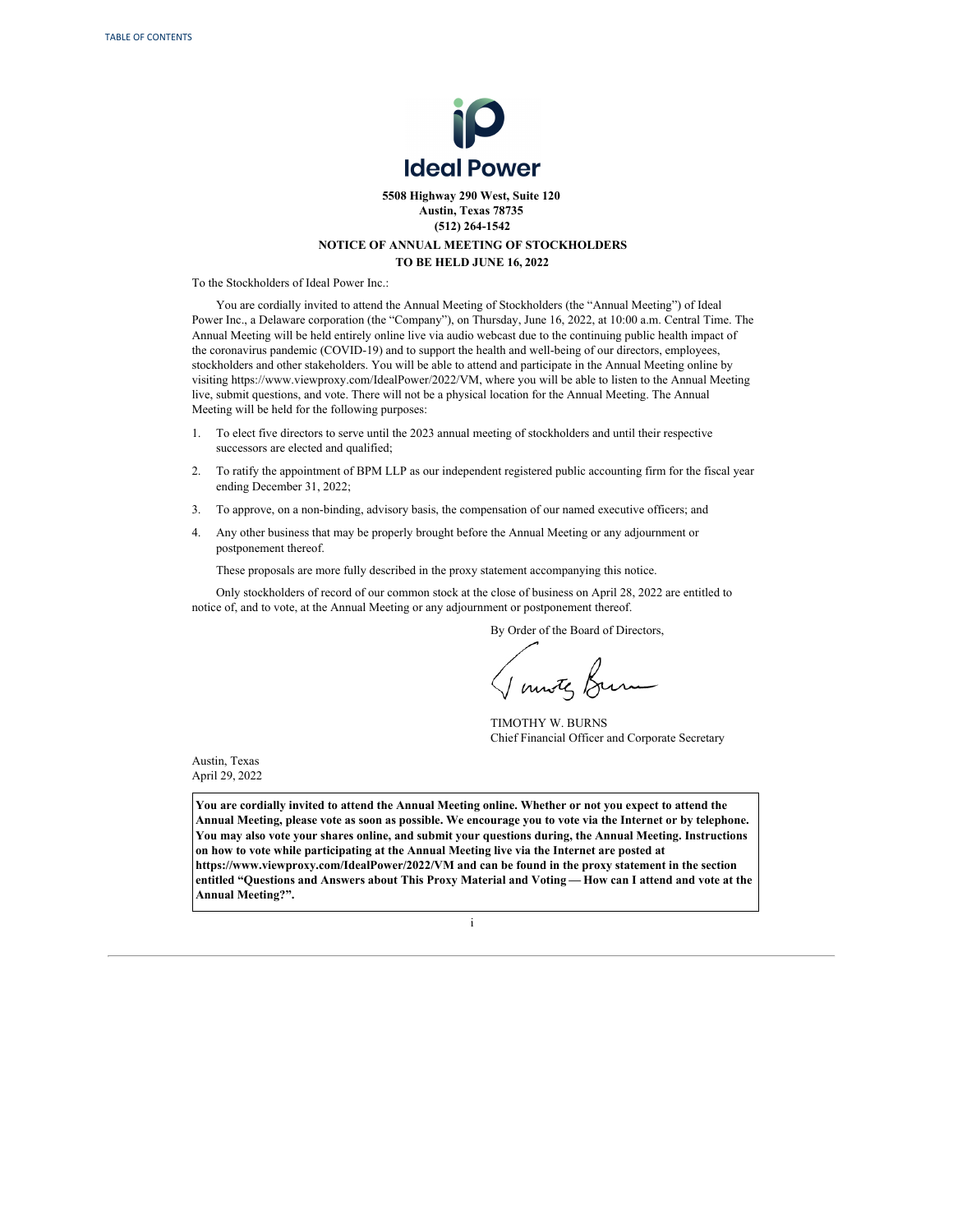# **Table of Contents**

<span id="page-3-0"></span>

|                                                                                             | Page |
|---------------------------------------------------------------------------------------------|------|
| <b>Ouestions and Answers about this Proxy Material and Voting</b>                           |      |
| Proposal 1 — Election of Directors                                                          |      |
| <b>Corporate Governance and Board Matters</b>                                               | 10   |
| <b>Director Compensation</b>                                                                | 15   |
| <b>Executive Officers</b>                                                                   | 16   |
| <b>Executive Compensation</b>                                                               | 17   |
| <b>Security Ownership of Certain Beneficial Owners and Management</b>                       | 20   |
| <b>Report of the Audit Committee</b>                                                        | 22   |
| Proposal 2 — Ratification of Independent Registered Public Accounting Firm                  | 23   |
| <u>Proposal 3—Advisory Vote to Approve the Compensation of our Named Executive Officers</u> | 25   |
| <b>Certain Relationships and Related Party Transactions</b>                                 | 26   |
| <b>Stockholder Proposals and Director Nominations</b>                                       | 27   |
| Householding                                                                                | 27   |
| <b>Other Matters</b>                                                                        | 27   |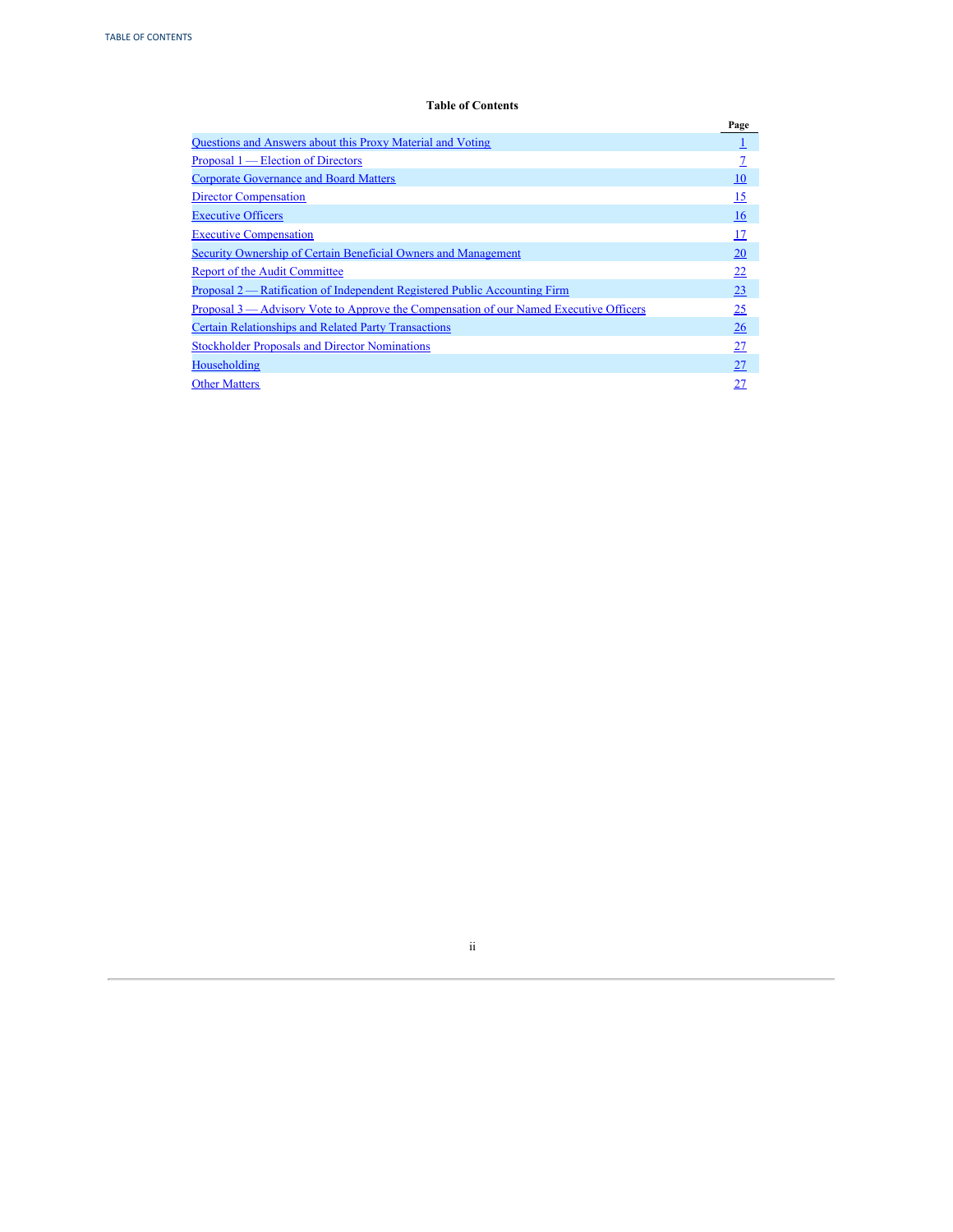<span id="page-4-0"></span>

**5508 Highway 290 West, Suite 120 Austin, Texas 78735 (512) 264-1542**

# **PROXY STATEMENT**

## **QUESTIONS AND ANSWERS ABOUT THIS PROXY MATERIAL AND VOTING**

## **Why am I receiving these proxy materials?**

You have received these proxy materials because the Board of Directors (the "Board") of Ideal Power Inc. (the "Company", "Ideal Power", "we", "us" or "our") is soliciting your proxy to be voted at the 2022 Annual Meeting of Stockholders (the "Annual Meeting") of the Company, which will be held on Thursday, June 16, 2022, at 10:00 a.m. Central Time, online https://www.viewproxy.com/IdealPower/2022/VM. The Annual Meeting will be a completely virtual meeting, which will be conducted via live audio webcast.

This proxy statement will first be made available to stockholders on or about April 29, 2022.

**IMPORTANT NOTICE REGARDING THE AVAILABILITY OF PROXY MATERIALS FOR THE 2022 ANNUAL MEETING OF STOCKHOLDERS TO BE HELD ON JUNE 16, 2022.** This proxy statement and our 2021 Annual Report on Form 10-K are available at www.idealpower.com.

# **Who can vote at the Annual Meeting?**

Only stockholders of record at the close of business on April 28, 2022 (the "record date") are entitled to notice of, and to vote at, the Annual Meeting. The holders of common stock have the right to one vote for each share they held as of the record date. As of the close of business on the record date, there were 5,903,797 shares of our common stock outstanding.

To attend and participate in the Annual Meeting, you must register at https://www.viewproxy.com/IdealPower/2022/VM by 11:59 PM EDT on June 14, 2022, using the control number that was included on your proxy card or on the instructions that accompanied your proxy materials. If your shares are held in "street name," you should contact your broker, bank, trustee or other nominee to obtain a legal proxy if you plan on voting your shares during the Annual Meeting and your control number to register for the Annual Meeting, or otherwise vote through the broker, bank or other nominee. You will be able to attend the Annual Meeting online, vote and submit your questions during the Annual Meeting by visiting https://www.viewproxy.com/IdealPower/2022/VM and entering the event passcode you were provided after registration.

The Annual Meeting webcast will begin promptly at 10:00 a.m. Central Time. We encourage you to access the Annual Meeting prior to the start time. Online check-in will begin at 9:45 a.m. Central Time, and you should allow ample time for the check-in procedures.

In accordance with Delaware law, a list of stockholders entitled to vote at the Annual Meeting will be available for examination for any purpose relevant to the Annual Meeting during the Annual Meeting through the Annual Meeting website for those stockholders who choose to attend. The list will also be available on the same basis for 10 days prior to the Annual Meeting through the Annual Meeting website.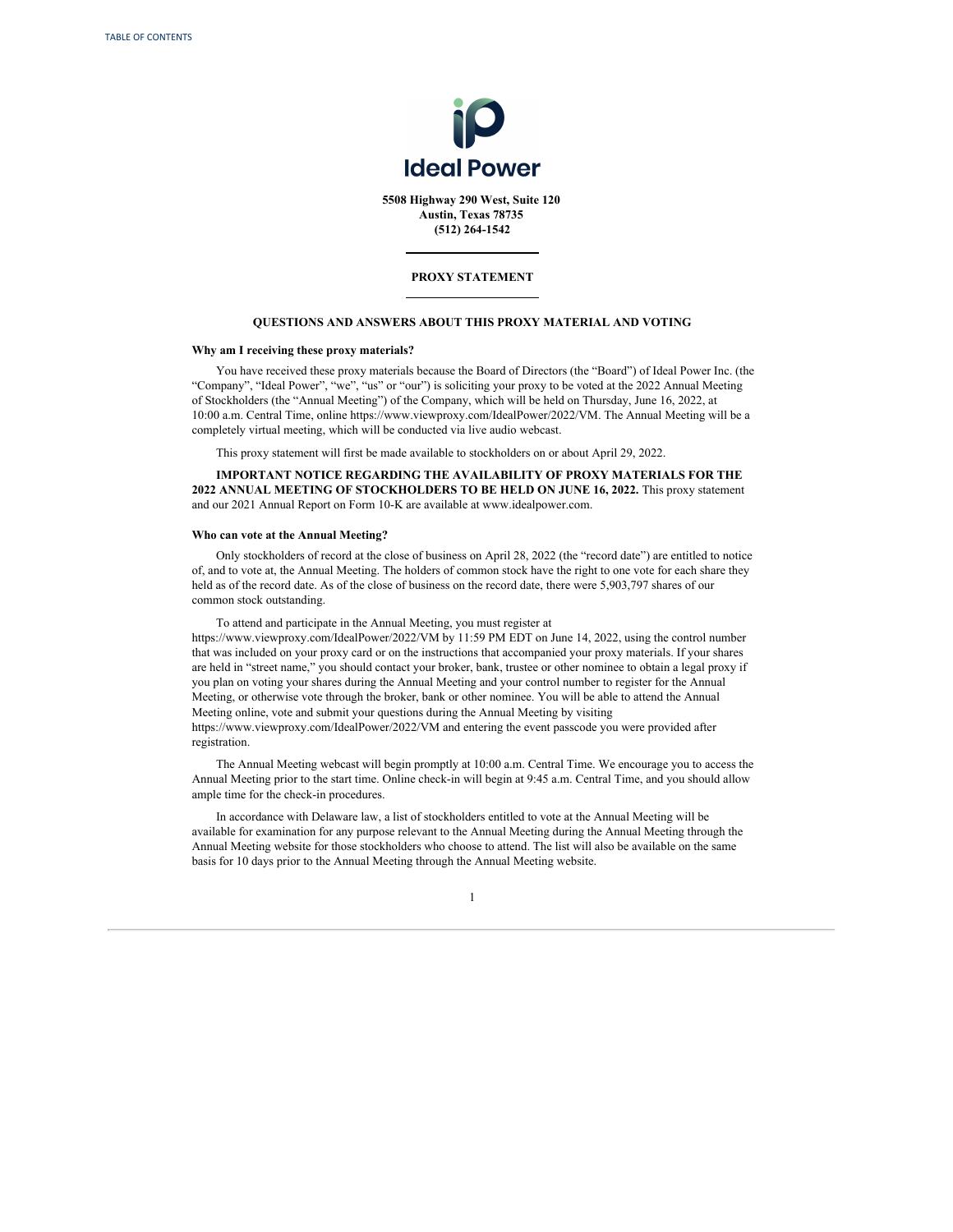### **What am I voting on?**

At the Annual Meeting, our stockholders will consider and vote on the following matters:

- 1. To elect five directors to serve until the 2023 annual meeting of stockholders and until their respective successors are elected and qualified (Proposal 1);
- 2. To ratify the appointment of BPM LLP as our independent registered public accounting firm for the fiscal year ending December 31, 2022 (Proposal 2);
- 3. To approve, on a non-binding, advisory basis, the compensation of our named executive officers (Proposal 3); and
- 4. Any other business that may be properly brought before the Annual Meeting or any adjournment or postponement thereof.

As of the date of this proxy statement, we are not aware of any business to come before the Annual Meeting other than Proposals 1 through 3, noted above.

# What is the difference between being a "stockholder of record" and being a beneficial owner of shares held **in "street name?"**

*Stockholder of Record.* If on the record date, your shares were registered directly in your name with our transfer agent, EQ Shareowner Services, then you are a "stockholder of record." In this case, a set of proxy materials has been sent to you directly by us.

*Beneficial Owners of Shares Held in Street Name.* If your shares are held in a brokerage account or by a broker, bank, trustee or other nominee, then you are considered the beneficial owner of those shares, which are held in "street name." In this case, a set of proxy materials has been forwarded to you by that organization. The organization holding your account is considered the stockholder of record for purposes of voting at the Annual Meeting. As the beneficial owner, you have the right to instruct that organization as to how to vote the shares held in your account.

### **How do I vote?**

*Stockholder of Record.* As a stockholder of record, you may vote your shares over the Internet, by telephone as described on the proxy card, or by mail by marking, signing, dating and mailing your proxy card in the postagepaid envelope provided. Your designation of a proxy is revocable by following the procedures outlined in this proxy statement. The method you use to vote will not limit your right to vote at the Annual Meeting if you decide to attend online. If you receive hard copy materials and sign and return your proxy card without specifying choices, your shares will be voted as recommended by our Board.

Stockholders of record may vote by using the Internet at www.proxypush.com/ipwr and following the instructions for Internet voting on the proxy card mailed to you. Internet and telephone voting are available 24 hours a day and will be accessible until 11:59 p.m. Eastern Time on June 15, 2022. Stockholders of record may also vote by mail, by completing and mailing in the paper proxy card included with this proxy statement. Mailed proxy cards must be received prior to the start of the Annual Meeting in order to be counted at the Annual Meeting. If the Annual Meeting is adjourned or postponed, these deadlines may be extended.

*Beneficial Owners of Shares Held in Street Name.* If your shares are held through a broker, bank, trustee or other nominee in "street name", you need to submit voting instructions to your broker, bank, trustee or other nominee in order to cast your vote. You may mark, sign, date and mail the accompanying voting instruction form in the postage-paid envelope provided. Most beneficial stockholders ("street name" holders) may vote by Internet by accessing the website specified on the voting instructions forms provided by their brokers, banks, trustees or other nominees. Most beneficial stockholders ("street name" holders) may vote via by telephone by calling the number specified on the voting instructions forms provided by their brokers, banks, trustees or other nominees. Your vote is revocable by following the procedures outlined in this proxy statement. However, since you are not a stockholder of record, you may not vote your shares online at the Annual Meeting unless you have a legal proxy and a control number provided by your broker, bank, trustee or other nominee.

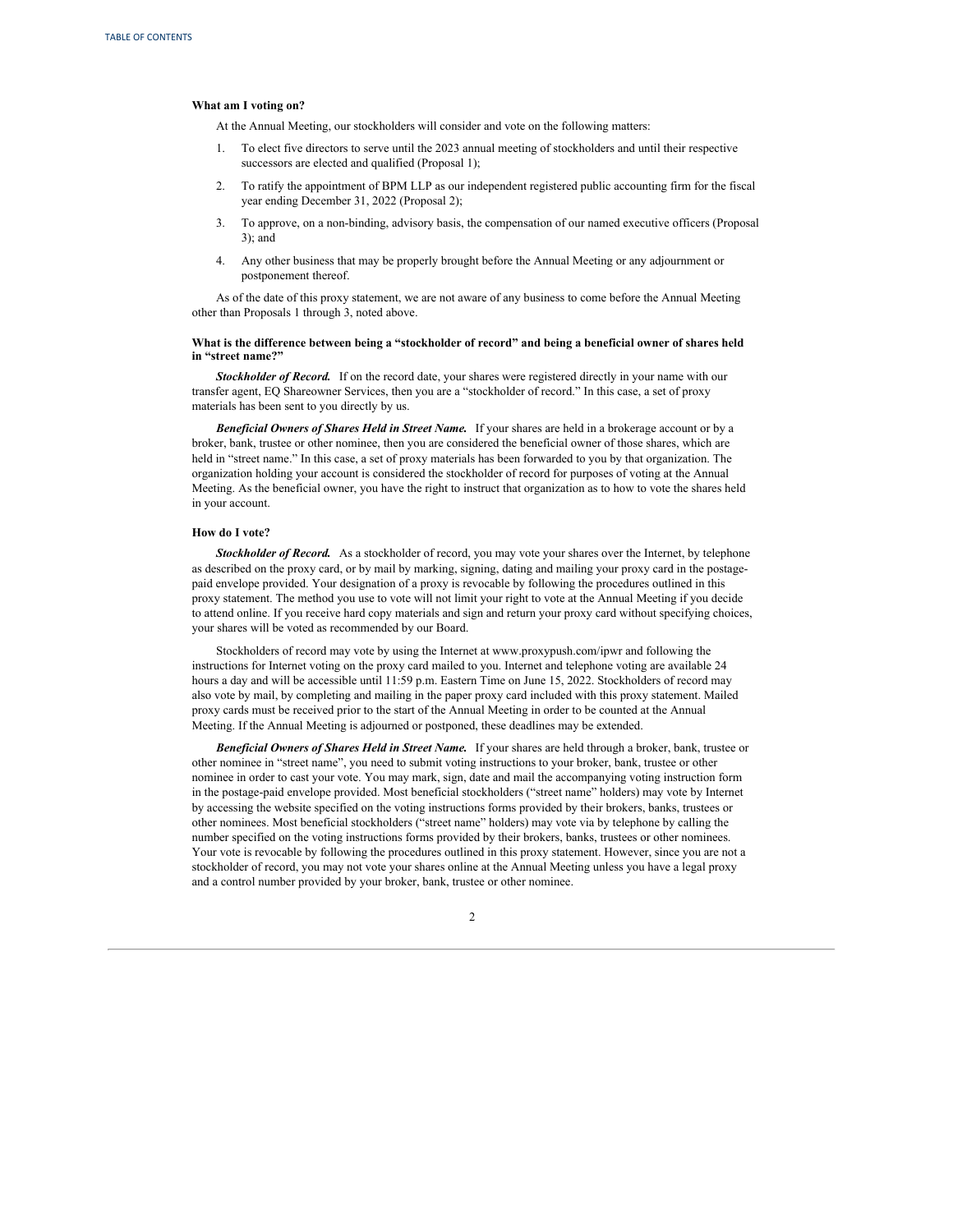The voting deadlines and availability of telephone and Internet voting for beneficial owners of shares held in "street name" will depend on the voting processes of the organization that holds your shares. Therefore, we urge you to carefully review and follow the voting instructions card and any other materials that you receive from that organization.

All stockholders as of the close of business on the record date can also vote online at the Annual Meeting by following the instructions posted at https://www.viewproxy.com/IdealPower/2022/VM. Even if you plan to attend the Annual Meeting, we recommend that you also vote either by Internet, by telephone or by mail so that your vote will be counted if you later decide not to attend.

#### **How can I attend and vote at the Annual Meeting?**

This year's Annual Meeting will be held entirely online live via audio webcast due to the continuing public health impact of the coronavirus pandemic (COVID-19) and to support the health and well-being of our directors, employees, stockholders and other stakeholders. In structuring our virtual Annual Meeting, our goal is to enhance stockholder participation. We have designed the virtual Annual Meeting to provide stockholders with substantially the same opportunities to participate as if the Annual Meeting were held in person. We aim to provide a consistent experience to all stockholders regardless of their geographic location. Any stockholder can attend the Annual Meeting live online at https://www.viewproxy.com/IdealPower/2022/VM.

To attend and participate in the Annual Meeting, you must register at https://www.viewproxy.com/IdealPower/2022/VM by 11:59 PM EDT on June 14, 2022, using the control number that was included on your proxy card or on the instructions that accompanied your proxy materials. If your shares are held in "street name," you should contact your broker, bank, trustee or other nominee to obtain a legal proxy if you plan on voting your shares during the Annual Meeting and your control number to register for the Annual Meeting, or otherwise vote through the broker, bank or other nominee. You will be able to attend the Annual Meeting online, vote and submit your questions during the Annual Meeting by visiting https://www.viewproxy.com/IdealPower/2022/VM and entering the event passcode you were provided after registration.

The Annual Meeting webcast will begin promptly at 10:00 a.m. Central Time. We encourage you to access the Annual Meeting prior to the start time. Online check-in will begin at 9:45 a.m. Central Time, and you should allow ample time for the check-in procedures.

The virtual Annual Meeting platform is fully supported across browsers (Internet Explorer, Edge, Firefox, Chrome, and Safari) and devices (desktops, laptops, tablets, and cell phones) running the most updated version of applicable software and plugins. Participants should ensure that they have a strong Internet connection wherever they intend to participate in the Annual Meeting. Participants should also give themselves plenty of time to log in and ensure that they can hear streaming audio prior to the start of the Annual Meeting.

Instructions on how to attend and participate via the Internet, including how to demonstrate proof of stock ownership, are posted at https://www.viewproxy.com/IdealPower/2022/VM. Assistance with questions regarding how to attend and participate via the Internet will be provided at https://www.viewproxy.com/IdealPower/2022/VM on the day of the Annual Meeting.

We have created and implemented the virtual format in order to facilitate stockholder attendance and participation by enabling stockholders to participate fully, and equally, from any location around the world, at no cost. However, you will bear any costs associated with your Internet access, such as usage charges from Internet access providers and telephone companies. A virtual Annual Meeting makes it possible for more stockholders (regardless of size, resources or physical location) to have direct access to information more quickly, while saving the company and our stockholders time and money. We also believe that the online tools we have selected will increase stockholder communication. For example, the virtual format allows stockholders to communicate with us in advance of, and during, the Annual Meeting so they can ask questions of our Board or management. During the live Q&A session of the Annual Meeting, we may answer questions as they come in and address those asked in advance, to the extent relevant to the business of the Annual Meeting, as time permits.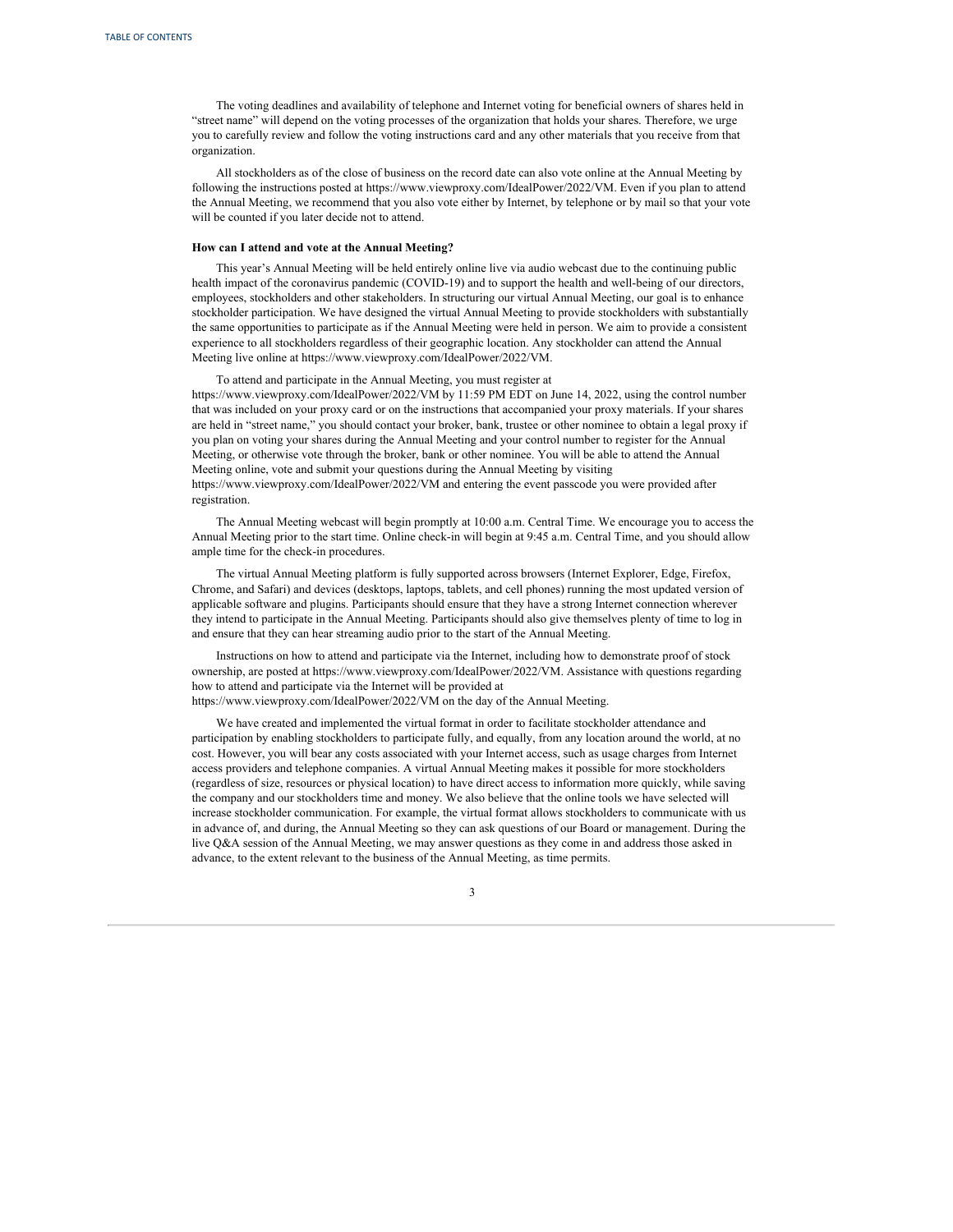Both stockholders of record and street name stockholders will be able to attend the Annual Meeting via live audio webcast, submit their questions during the meeting and vote their shares electronically at the Annual Meeting.

Questions pertinent to Annual Meeting matters will be answered during the Annual Meeting, subject to time constraints. Questions regarding personal matters, including those related to employment or suggestions for technology innovations or product introductions, are not pertinent to Annual Meeting matters and therefore will not be answered. We have designed the format of the virtual Annual Meeting to ensure that our stockholders are afforded the same rights and opportunities to participate as they would have at an in-person meeting.

# **What if during the check-in time or during the Annual Meeting I have technical difficulties or trouble accessing the virtual Annual Meeting website?**

There will be technicians ready to assist you with any technical difficulties you may have accessing the Annual Meeting live audio webcast. Please be sure to check in by 9:45 a.m. Central Time on June 16, 2022 (15 minutes prior to the start of the Annual Meeting is recommended), the day of the Annual Meeting, so that any technical difficulties may be addressed before the Annual Meeting live audio webcast begins. If you encounter any difficulties accessing the webcast during the check-in or Annual Meeting time, please email VirtualMeeting@viewproxy.com or call 866-612-8937.

#### **What are "broker non-votes" and how do they affect the proposals?**

A broker non-vote occurs when a broker, bank, trustee or other nominee holding shares for a beneficial owner in "street name" does not vote the shares on a proposal because the broker, bank, trustee or other nominee does not have discretionary voting power for a particular item and has not received instructions from the beneficial owner regarding voting. Brokers who hold shares for the accounts of their clients have discretionary authority to vote shares if specific instructions are not given with respect to "routine" items.

If your shares are held by a broker on your behalf and*you do not instruct the broker*as to how to vote your shares on Proposals 1 and 3, the broker *may not exercise discretion* to vote for or against those proposals because each of these proposals are considered "non-routine" under applicable rules. With respect to Proposal 2 (ratification of our independent registered public accounting firm), the broker *may exercise its discretion* to vote for or against the proposal in the absence of your instruction. Broker non-votes are not counted as votes in favor of, or against, any proposal.

# **What is the quorum requirement for the Annual Meeting?**

A quorum of stockholders is necessary to hold a valid Annual Meeting. Our bylaws provide that a quorum will be present if a majority of all shares outstanding on the record date are represented at the Annual Meeting in person, or by means of remote communication, or by proxy.

Your shares will be counted towards the quorum only if you submit a valid proxy vote or vote at the Annual Meeting. Abstentions and broker non-votes will be counted towards the quorum requirement, provided that the broker has voted on at least Proposal 2 but will have no effect on the outcome of any proposal. If a quorum is not present, the Annual Meeting may be adjourned until a quorum is obtained.

# **How many votes are needed to approve each proposal?**

If a quorum is present at the Annual Meeting, the following vote is required for approval of each matter to be voted on:

- For Proposal 1 (Election of Directors), the five nominees receiving the most "**FOR**" votes (among votes properly cast in person, or by means of remote communication, or by proxy) will be elected. "**WITHHOLD**" votes and broker non-votes will have no effect on the outcome of this proposal. Cumulative voting is not permitted.
- Proposal 2, to ratify the appointment of BPM LLP as our independent registered public accounting firm for the fiscal year ending December 31, 2022, must receive a "**FOR**" vote from the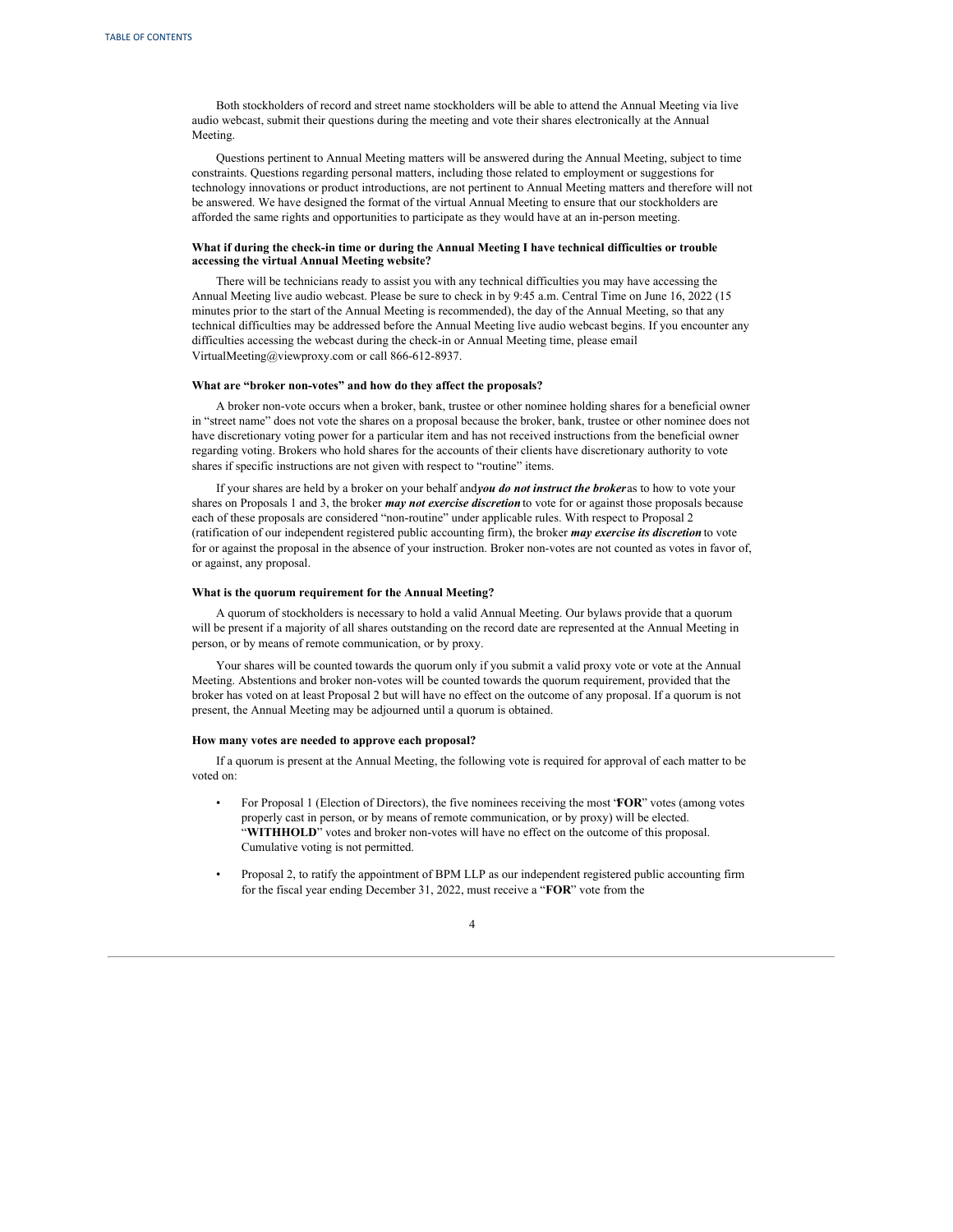majority of all outstanding shares present in person, or by means of remote communication, or represented by proxy at the Annual Meeting and entitled to vote thereon. Abstentions will have the same effect as an "**AGAINST**" vote. Broker non-votes, if any, will have no effect on the outcome of this proposal.

• Proposal 3, to approve, on a non-binding advisory basis, the compensation of our named executive officers, must receive a "**FOR**" vote from the majority of all outstanding shares present in person, or by means of remote communication, or represented by proxy at the Annual Meeting and entitled to vote thereon. Abstentions will have the same effect as an "**AGAINST**" vote. Broker non-votes will have no effect on the outcome of this proposal.

#### **What are the recommendations of the Board?**

Our Board recommends that you vote:

- *"FOR"* the election of the five director nominees to serve until the 2023 annual meeting of stockholders and until their respective successors are elected and qualified;
- *"FOR"* the ratification of the appointment of BPM LLP as our independent registered public accounting firm for the fiscal year ending December 31, 2022; and
- *"FOR"* the approval, on a non-binding, advisory basis, of the compensation of our named executive officers.

#### **What if I return a proxy card but do not make specific choices?**

Whether or not you are able to personally attend the Annual Meeting online, you are encouraged to vote your shares as instructed on the proxy card or voting instruction form. Shares represented by properly executed methods and not revoked prior to the Annual Meeting, will be voted at the Annual Meeting as directed in the proxy. **If you return a signed and dated proxy card without marking any voting selections, your shares will be voted "FOR" each of Proposals 1, 2 and 3.** If any other matter is properly presented at the Annual Meeting, your proxy (one of the individuals named on your proxy card) will vote your shares using his best judgment. If you are a beneficial owner and you return your signed voting instruction form but do not indicate your voting preferences, your broker, bank, trustee or other nominee may not vote your uninstructed shares on any proposal other than Proposal 2.

If your shares are held in the name of a bank or brokerage firm, your bank or broker will send you a separate package describing the procedures and options for voting your shares. You should follow the instructions provided by your bank or brokerage firm. On routine matters, such as Proposal 2, your broker will vote your shares for you at his or her discretion if you do not instruct your broker how to vote. For non-routine matters, which include all other matters to be voted upon at the Annual Meeting, your broker may not vote your shares without specific voting instructions from you.

### **What does it mean if I receive more than one proxy card?**

If you receive more than one proxy card, your shares are registered in more than one name or are registered in different accounts. Please complete, sign and return each proxy card to ensure that all of your shares are voted.

#### **Can I change my vote after submitting my proxy?**

*Stockholder of Record.* You can revoke your proxy at any time before the final vote at the Annual Meeting. You may revoke your proxy in any one of three ways:

- Submit another properly completed proxy with a later date by the applicable deadline either signed and returned by mail or transmitted using the telephone or Internet voting procedures described above;
- Send a written notice that you are revoking your proxy to the Corporate Secretary of the Company at 5508 Highway 290 West, Suite 120, Austin, Texas 78735; or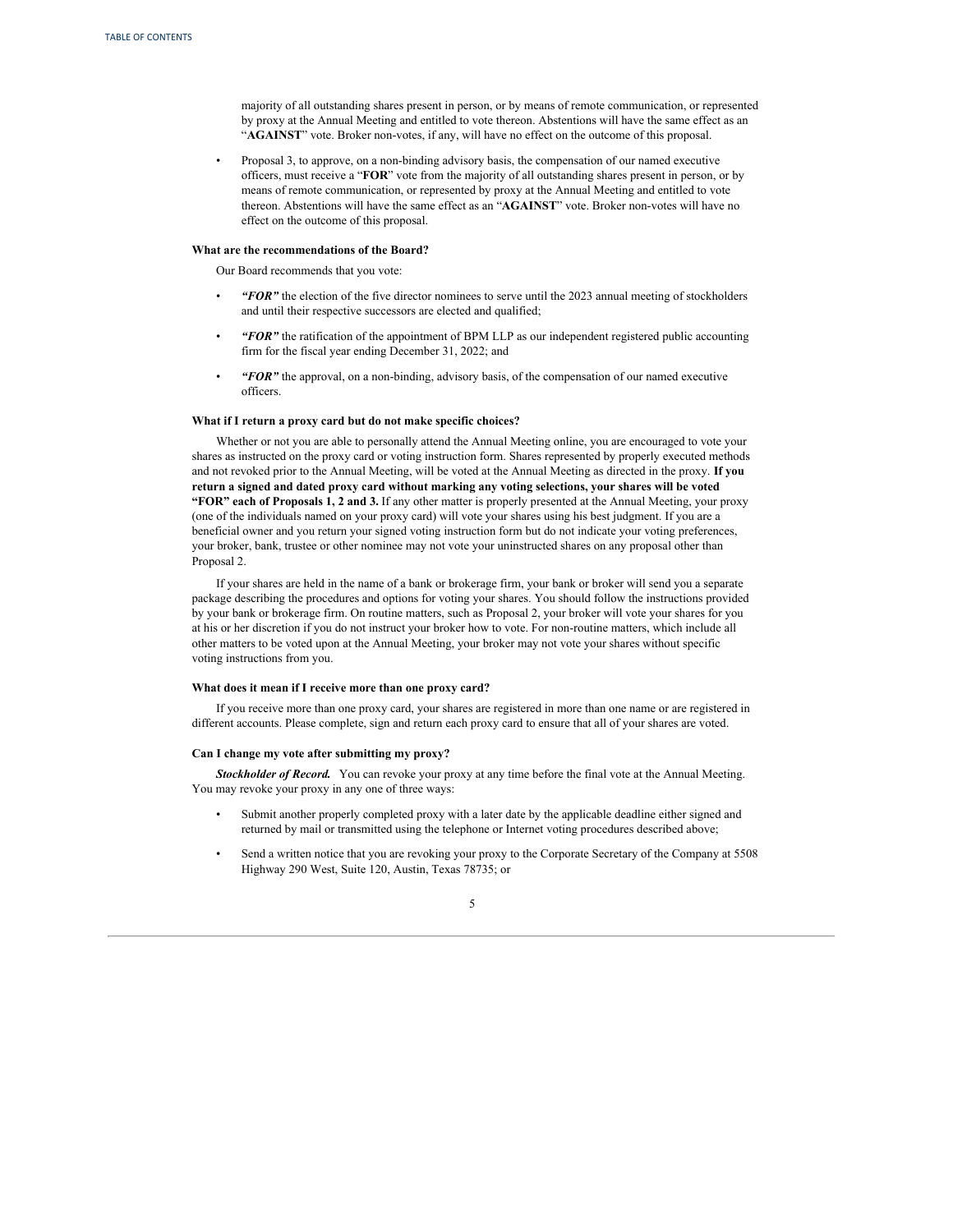• Attend the Annual Meeting and vote online by following the instructions at https://www.viewproxy.com/IdealPower/2022/VM.

*Beneficial Owners of Shares Held in Street Name.* If your shares are held in "street name," you may submit new voting instructions by contacting your broker or other organization holding your account. You may also vote online at the Annual Meeting, which will have the effect of revoking any previously submitted voting instructions, as described above. If you hold your shares in "street name" through a bank or broker, you must provide a legal proxy from your bank or broker during registration and you will be assigned a control number in order to vote your shares during the Annual Meeting.

Whether you are a stockholder of record or a beneficial owner of shares held in street name, simply attending the Annual Meeting online will not, by itself, automatically revoke your proxy.

#### **Who is paying for the cost of this proxy solicitation?**

We will pay for the entire cost of soliciting proxies. In addition to these mailed proxy materials, our directors, officers and employees may also solicit proxies in person, by telephone, or by other means of communication. They will not be paid any additional compensation for soliciting proxies. We may reimburse brokerage firms, banks and other agents for the cost of forwarding proxy materials to beneficial owners.

#### **Why hold a virtual Annual Meeting?**

As part of our effort to maintain a safe and healthy environment for our directors, members of management, and stockholders who wish to attend the Annual Meeting, in light of the continuing public health impact of the coronavirus pandemic (COVID-19), we believe that hosting a virtual Annual Meeting is in the best interest of the Company and its stockholders and enables increased stockholder attendance and participation because stockholders can participate from any location around the world.

### **How can I find out the results of the voting at the Annual Meeting?**

Preliminary voting results will be announced at the Annual Meeting. Final voting results will be available on a Current Report on Form 8-K filed with the Securities and Exchange Commission ("SEC") within four business days after the end of the Annual Meeting.

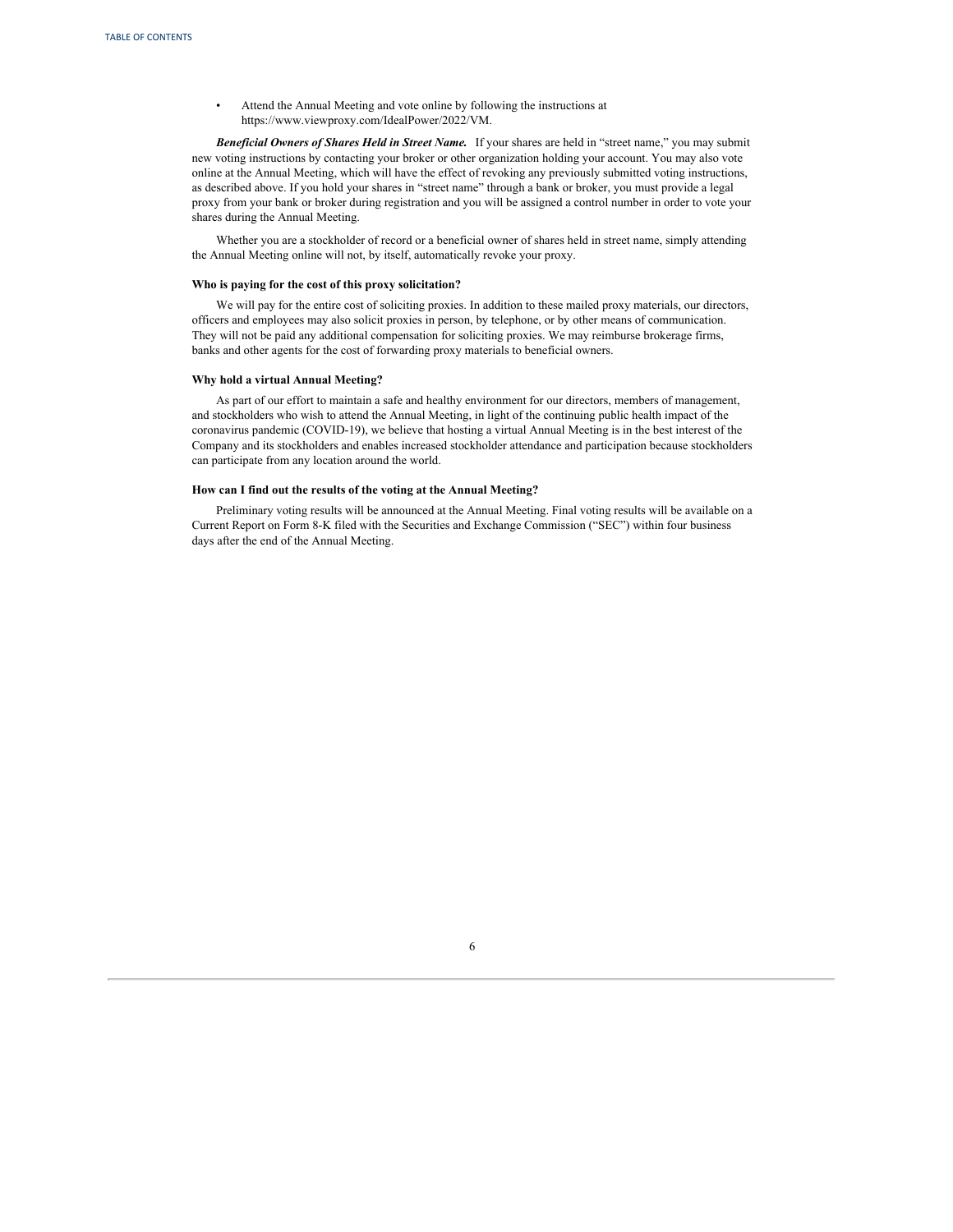#### **PROPOSAL 1 — ELECTION OF DIRECTORS**

### <span id="page-10-0"></span>**Nominees for Election**

We currently have a Board consisting of five directors. At each annual meeting of stockholders, directors are elected for a term of one year to succeed those directors whose terms expire on the annual meeting date.

The term of each of the current directors, R. Daniel Brdar, Drue Freeman, Gregory Knight, Ted Lesster and Michael C. Turmelle, will expire on the date of the upcoming Annual Meeting. The Board's nominees for election by the stockholders to the five positions are the current members of the Board. If elected, each nominee will serve as a director until our annual meeting of stockholders in 2023 and until their respective successors are elected and qualified. If any of the nominees declines to serve or becomes unavailable for any reason, or if a vacancy occurs before the election (although we know of no reason to anticipate that this will occur), the proxies may be voted for such substitute nominees as we may designate.

We believe that each of our directors has demonstrated business acumen, ethical integrity and an ability to exercise sound judgment as well as a commitment of service to us and our Board.

# **Nominees for Election as Directors**

Biographical information for our director nominees who were nominated for re-election at the Annual Meeting is set forth below.

| Name                | <b>Position(s)</b> with the Company             | Age | Director<br><b>Since</b> |
|---------------------|-------------------------------------------------|-----|--------------------------|
| R. Daniel Brdar     | President, Chief Executive Officer and Director | 62  | 2014                     |
| Drue Freeman        | Director                                        | 59  | 2022                     |
| Gregory Knight      | Director                                        | 47  | 2022                     |
| <b>Ted Lesster</b>  | Director                                        | 84  | 2018                     |
| Michael C. Turmelle | Director                                        | 63  | 2017                     |

*R. Daniel Brdar* has served as our President and Chief Executive Officer since April 2020. Previously, Mr. Brdar served as our BTRAN Chief Commercial Officer from April 2018 until April 2020. Mr. Brdar originally joined the Company in January 2014, when he served as our Chief Executive Officer and President until April 2018 and served as Chairman of the Board until March 2017. He has over 30 years of experience in the power systems and energy industries and has held a variety of leadership positions during his career. Prior to joining the Company, Mr. Brdar was Chief Operating Officer of Petra Solar Inc. from March 2011 to May 2013. From January 2006 to February 2011, Mr. Brdar was Chief Executive Officer of FuelCell Energy, Inc. (Nasdaq:FCEL). Mr. Brdar also served as President of Fuel Cell Energy, Inc. from August 2005 to February 2011 and Chairman of the Board of Directors from January 2007 until April 2011. Prior to his employment with FuelCell Energy, Inc., which began in 2000, Mr. Brdar held management positions at General Electric Power Systems from 1997 to 2000 where he focused on new product introduction programs and was product manager for its gas turbine technology. Mr. Brdar was Associate Director, Office of Power Systems Product Management at the U.S. Department of Energy where he held a variety of positions from 1988 to 1997, including directing the research, development and demonstration of advanced power systems, including gas turbines, gasification systems and fuel cells. Mr. Brdar received a B.S. in Engineering from the University of Pittsburgh in 1981. Mr. Brdar brings to our Board experience as an executive officer of a publicly traded company, knowledge of the renewable energy and power electronics markets, and experience and familiarity with our business as our Chief Executive Officer.

*Drue Freeman* has served on our Board since April 2022. He has over 30 years of semiconductor industry experience, sixteen of which focused on sales and marketing of semiconductors to the automotive industry. Mr. Freeman spent most of his career at NXP Semiconductors ("NXP"), a Dutch multinational manufacturer serving the automotive industry. In 1990, he joined VLSI Technology, an American company that designed and manufactured custom and semi-custom integrated circuits, which was bought by Philips Semiconductors, a division of Philips Electronics. Philips Semiconductors was subsequently spun-out from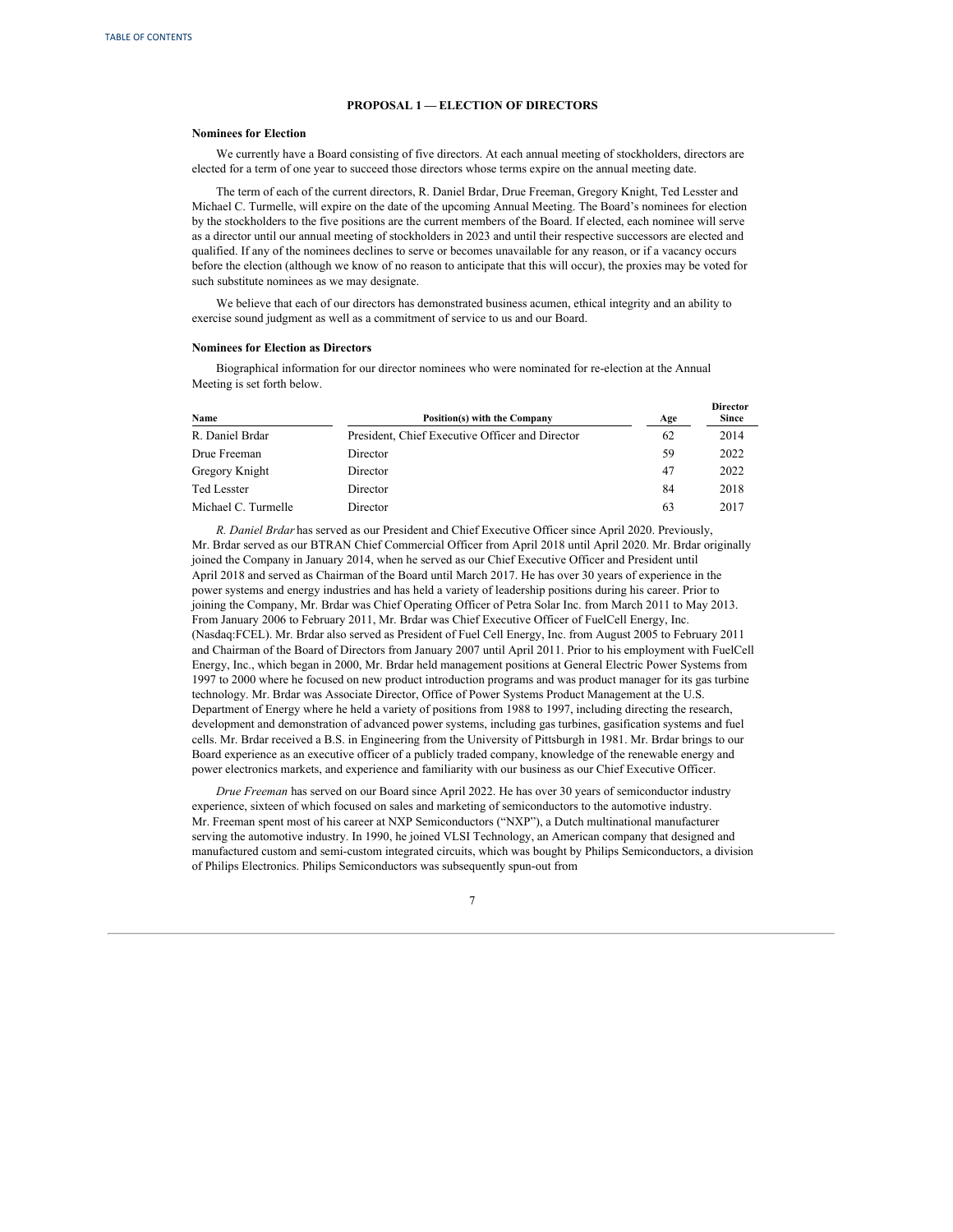Philips to become NXP. At NXP, he served in various leadership positions in Japan, Germany, China and Silicon Valley. He launched and served on the Board of Directors for Datang-NXP Semiconductors, the first Chinese automotive semiconductor company, and ended his tenure at NXP as Senior Vice President of Global Automotive Sales & Marketing. While at NXP, Mr. Freeman built significant automotive semiconductor market share by developing long-term relationships with OEMs and locking in design wins at Tier-1 automotive customers. Since November 2016, he has served as an Advisor at Silicon Catalyst, an incubator focused exclusively on solutions in silicon, and, from March 2018 to April 2020, he served as Chief Executive officer of the Association for Corporate Growth Silicon Valley, the premier organization for decision makers in Silicon Valley, providing business professionals with direct and referral access to key business leaders, transformational thought leadership and practical experience for professional growth and business development. Mr. Freeman provides strategic and advisory services, with recent clients including Savari (acquired by Harman) and DeepScale.ai (acquired by Tesla), and he has served on the Board of Directors of Sand Hill Angels, a group of Silicon Valley angel investors, since August 2016. He has a B.S. in Electrical Engineering from San Diego State University and an MBA in Business from Pepperdine Graziadio Business School. Mr. Freeman brings to our Board experience as a semiconductor executive and strategic advisor and investor and knowledge of, and relationships in, the semiconductor and automotive / electric vehicle ("EV") industries.

*Gregory Knight* has served on our Board since April 2022. He has 20 years of experience in the photovoltaic ("PV"), silicon carbide, EV and power electronics markets in both leadership positions and as a strategic consultant. Mr. Knight most recently served as President and Chief Executive Officer of GT Advanced Technologies, a producer of silicon carbide and sapphire crystal materials for expanding markets such as EVs and power electronics, from September 2016 to October 2021. His other leadership positions include: Co-Founder and Co-Chief Executive Officer of Exawatt, which provides strategic consulting for the solar PV, EV, power electronics, high-purity quartz and lithium-ion battery markets, from May 2015 to September 2016; President of PV Tech Group, a provider of a range of operations and strategic planning services to the PV industry, from July 2010 to September 2016; and Chief Technology Officer for Equity Solar, a provider of silicon surface chemistries intended to increase PV cell efficiency, from April 2010 to June 2015. Mr. Knight began his PV career as Manufacturing Director, Solar Cell Fabrication, at Schott Solar, a manufacturer of components for solar power systems. He currently serves on the Board of Directors of Hardinge Inc., a multi-national machine tool builder. Mr. Knight served five years in the U.S. Navy as Chemistry / Radiological Controls Officer and holds a B.A. in Chemistry from Cornell University and a formal nuclear engineering education from the Naval Nuclear Power School. Mr. Knight brings to our Board experience as an executive and knowledge of silicon carbide and PV, EV, energy storage and power electronics markets.

*Ted Lesster* has served on our Board since April 2018. Prior to 1985, Mr. Lesster worked first in the power conversion group at the Westinghouse R&D Center and subsequently at the Westinghouse ESSD Oceanic Division ("ESSD"). As an Advisory Engineer he was instrumental in developing power electronics for power conversion, active sonar and propulsion systems for deep submergence vehicle and surface ship applications. In 1985, he became manager of Electrical Engineering and, in 1992, he was appointed to assemble and lead the technical team that worked in conjunction with Chrysler to develop and take to initial production advanced power trains for the Chrysler EPIC minivan. Following the Northrop Grumman acquisition of ESSD he returned to the Oceanic Division as Engineering Director of the engineering department and then as Chief Scientist. In 1999, he joined SatCon as Engineering Director and later as General Manager. He resigned from his management position at SatCon in 2002 to lead the design and development of a novel 2-megawatt flywheel/doubly fed induction machine and diesel-based uninterruptible AC power source. With the transfer of that and similar power electronics-based technology to RTC Systems ("RTC") in 2003, Mr. Lesster joined RTC in an advisory role and was active in hardware development of vehicle and shipboard pulse power and power management applications as well as both wave energy and tide power energy conversion projects until his retirement in 2014. Mr. Lesster has BA and MA degrees in Engineering from Oxford University and, in 1971, he received the Westinghouse B.G. Lamme Award for a year's study scholarship. He used this to study at Imperial College of Science and Technology in London where his thesis for the Diploma of Imperial College certificate was on control techniques for reluctance machines. Mr. Lesster holds six patents and several pending in the field of power conversion. Mr. Lesster brings to our Board an extensive knowledge of power electronics and power conversion systems.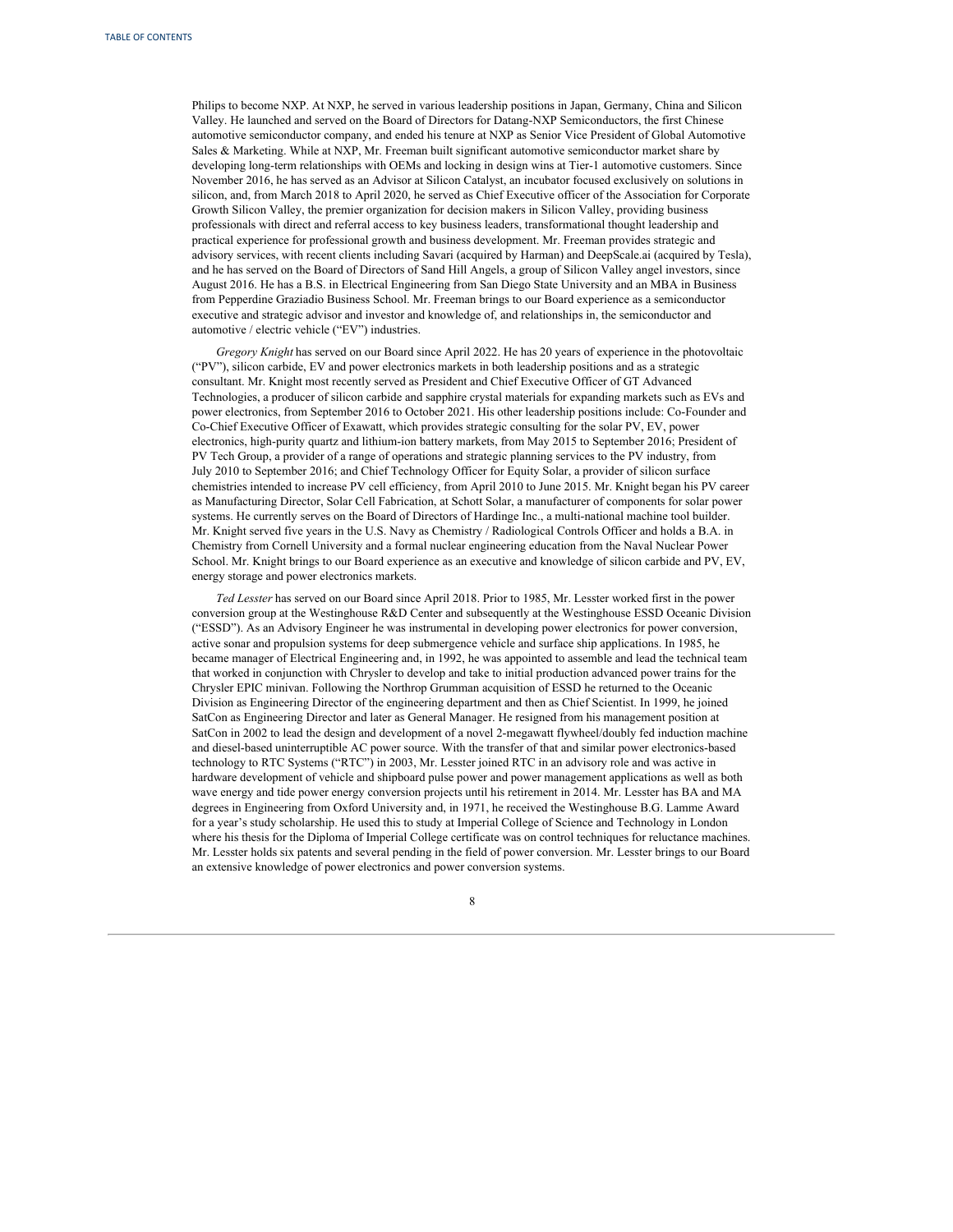*Michael C. Turmelle* has served on our Board since December 2017. Since January 2018, Mr. Turmelle has served as the Managing Director of Hayward Tyler, which he joined in February 2015. Hayward Tyler designs, manufactures and services performance-critical electric motors and pumps to meet the most demanding of applications for the global energy industry, as both an original equipment manufacturer supplier and trusted partner. Previously, Mr. Turmelle ran his own consulting company working with start-ups and turn-arounds in the areas of renewable energy, medical and other advanced technologies. Mr. Turmelle has served on numerous Board of Directors including the Board of Directors of Implant Sciences Corp., an explosive and narcotic trace detection company, where he served as Chairman of the Board from 2015 to 2017. Mr. Turmelle was Chief Financial Officer and Chief Operating Officer and a member of the Board of Directors of SatCon. Mr. Turmelle was also on the Board of Directors of Beacon Power, a SatCon spin-off company dealing in flywheel energy storage. Mr. Turmelle has a BA in Economics from Amherst College and is a graduate of General Electric's Financial Management Program. Mr. Turmelle brings to our Board years of public company executive experience as well as extensive experience in finance and operations and in the field of electrical technology.

# **Vote Required and Board Recommendation**

Nominees will be elected by a plurality of the votes of the shares of common stock present in person, or by means of remote communication, or represented by proxy and entitled to vote at the Annual Meeting. A "plurality" means, with regard to the election of directors that the nominees for director receiving the greatest number of "FOR" votes from the votes cast at the Annual Meeting will be elected. Abstentions and broker non-votes will have no effect on the outcome of this proposal. Proxies cannot be voted for a greater number of persons than five, the number of nominees named above. There is no cumulative voting in the election of directors.

> **THE BOARD RECOMMENDS VOTING "FOR" EACH OF THE NOMINEES FOR DIRECTOR**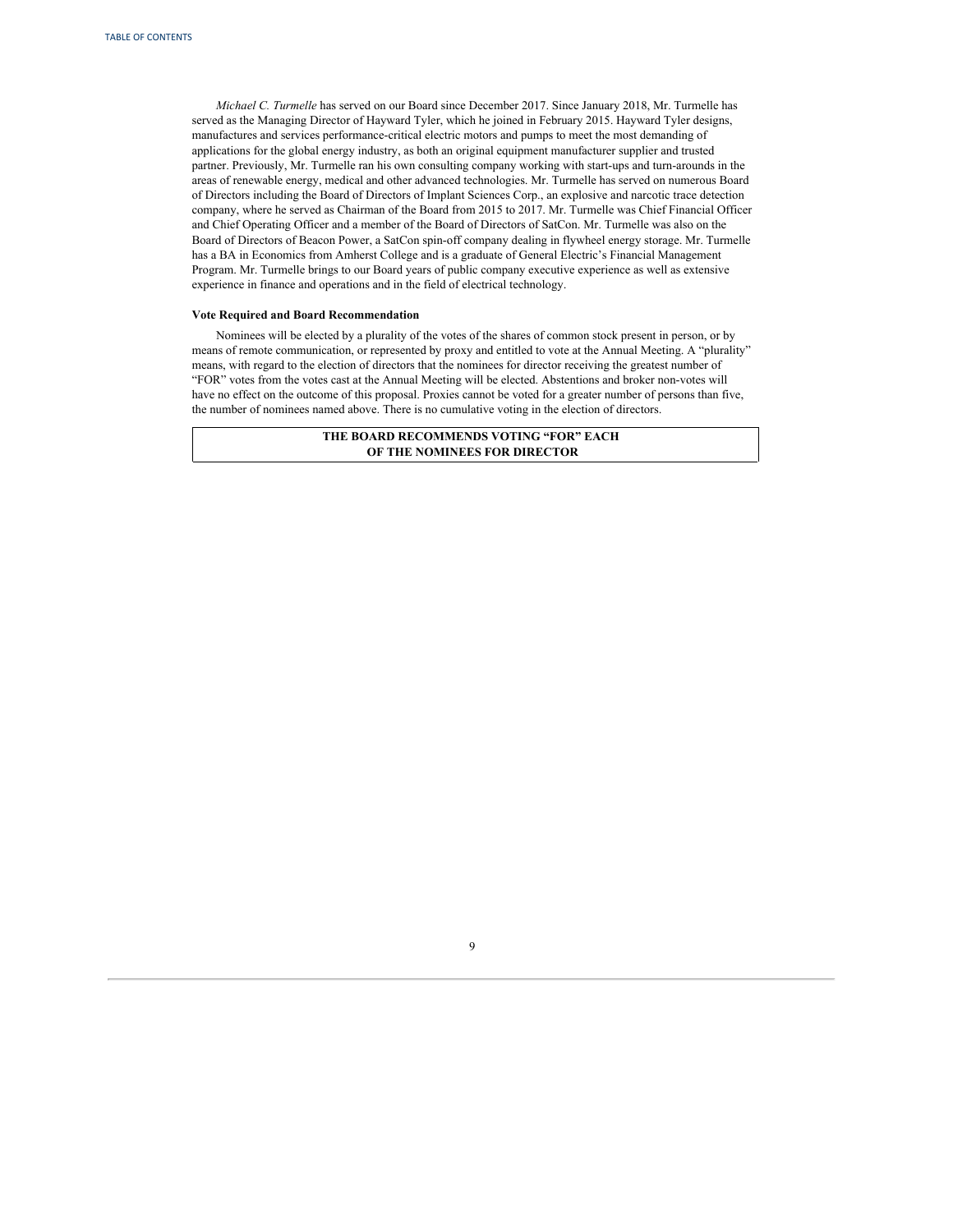#### **CORPORATE GOVERNANCE AND BOARD MATTERS**

<span id="page-13-0"></span>We are committed to maintaining sound corporate governance practices. The Board has formalized several policies, procedures and standards of corporate governance, some of which are described below. We continue to monitor best practices and legal and regulatory developments with a view to further revising our governance policies and procedures, as appropriate.

#### **Board Leadership Structure**

The Chairman of the Board presides at all meetings of the Board. The Chairman is appointed on an annual basis by a majority vote of the remaining directors. Michael C. Turmelle is currently serving as the Chairman of the Board.

Our Board does not have a policy regarding separation of the roles of Chief Executive Officer and Chairman of the Board. The Board believes that it is currently in the best interests of the Company and its stockholders to make that determination based on circumstances from time to time.

While our Board does not have a person designated as a lead independent director, our Board believes that having, among other things, an independent director serving as Chairman of the Board, a majority of independent directors, a discrete and independent committee system and periodic meetings of non-employee directors in executive session permits the Board to maintain effective oversight of the Company's management. The Board periodically reviews its leadership structure to ensure that it meets the Company's needs.

### **Independence of the Board**

Our Board has determined that each of our directors, with the exception of R. Daniel Brdar, our President and Chief Executive Officer, is an "independent director" as defined under the applicable rules of The Nasdaq Stock Market ("Nasdaq") and SEC rules and regulations. In making such independence determination, the Board considered the relationships that each such director has with us and all other facts and circumstances that the deemed relevant in determining their independence, including the beneficial ownership of our capital stock by each director.

# **Board Diversity**

The following table below shows the diversity attributes of our Board as of April 7, 2022:

|                                  | Male |
|----------------------------------|------|
| <b>Total Number of Directors</b> |      |
| Part I: Gender Identity          |      |
| <b>Directors</b>                 |      |
| Part II: Demographic Background  |      |
| White                            |      |

# **Board Committees**

The Board has three standing committees: Audit Committee, Compensation Committee and Nominating and Corporate Governance Committee. Each of the committees of the Board operates pursuant to a written charter. Copies of the charters can be viewed on the corporate governance subsection of the investors section of our website at www.idealpower.com. The information contained, or accessible through, our website is not incorporated by reference into this proxy statement.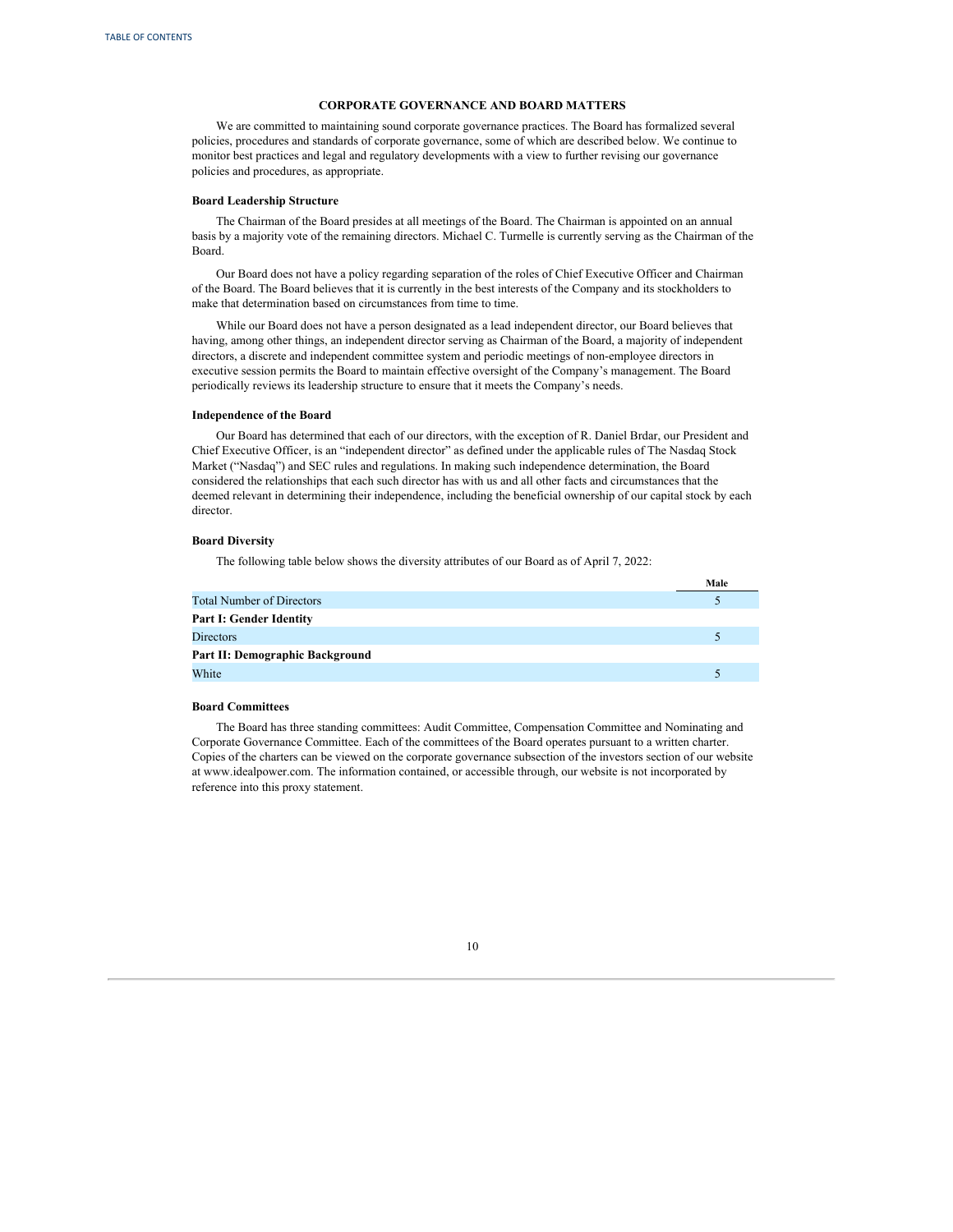The following table is a summary of our committee structure and members on each of our committees as of the date of this proxy statement:

| <b>Director</b>                                | Audit<br>Committee | Compensation<br>Committee | Nominating and<br><b>Corporate Governance</b><br>Committee |
|------------------------------------------------|--------------------|---------------------------|------------------------------------------------------------|
| Drue Freeman                                   |                    |                           | ă                                                          |
| Gregory Knight                                 |                    | ů                         |                                                            |
| <b>Ted Lesster</b><br>圛<br>Michael C. Turmelle | ă                  |                           |                                                            |
| R. Daniel Brdar                                |                    |                           |                                                            |
| <b>Total Meetings in 2021</b>                  | 6                  | 5                         | 8                                                          |
| <b>d</b> Chair                                 | <b>Member</b>      |                           | ■ Financial Expert                                         |

# *Audit Committee*

The role of the Audit Committee is to:

- oversee management's preparation of our financial statements and management's conduct of the accounting and financial reporting processes;
- oversee management's maintenance of internal controls and procedures for financial reporting;
- oversee our compliance with applicable legal and regulatory requirements, including without limitation, those requirements relating to financial controls and reporting;
- oversee the independent auditor's qualifications and independence;
- oversee the performance of the independent auditors, including the annual independent audit of our financial statements;
- prepare the report required by the rules of the SEC to be included in our proxy statement;
- oversee the Company's policies with respect to risk assessment and risk management, including cybersecurity risk;
- discharge such duties and responsibilities as may be required of the Audit Committee by the provisions of applicable law, rule or regulation; and
- review, at least annually, the adequacy of the Audit Committee charter.

Our Board has determined that each of the directors serving on our Audit Committee is independent within the meaning of applicable Nasdaq rules and Rule 10A-3 under the Securities Exchange Act of 1934, as amended (the "Exchange Act"). In addition, our Board has determined that Mr. Turmelle qualifies as an "audit committee financial expert" within the meaning of SEC regulations and applicable Nasdaq rules. In making this determination, our Board has considered the formal education and nature and scope of his previous experience.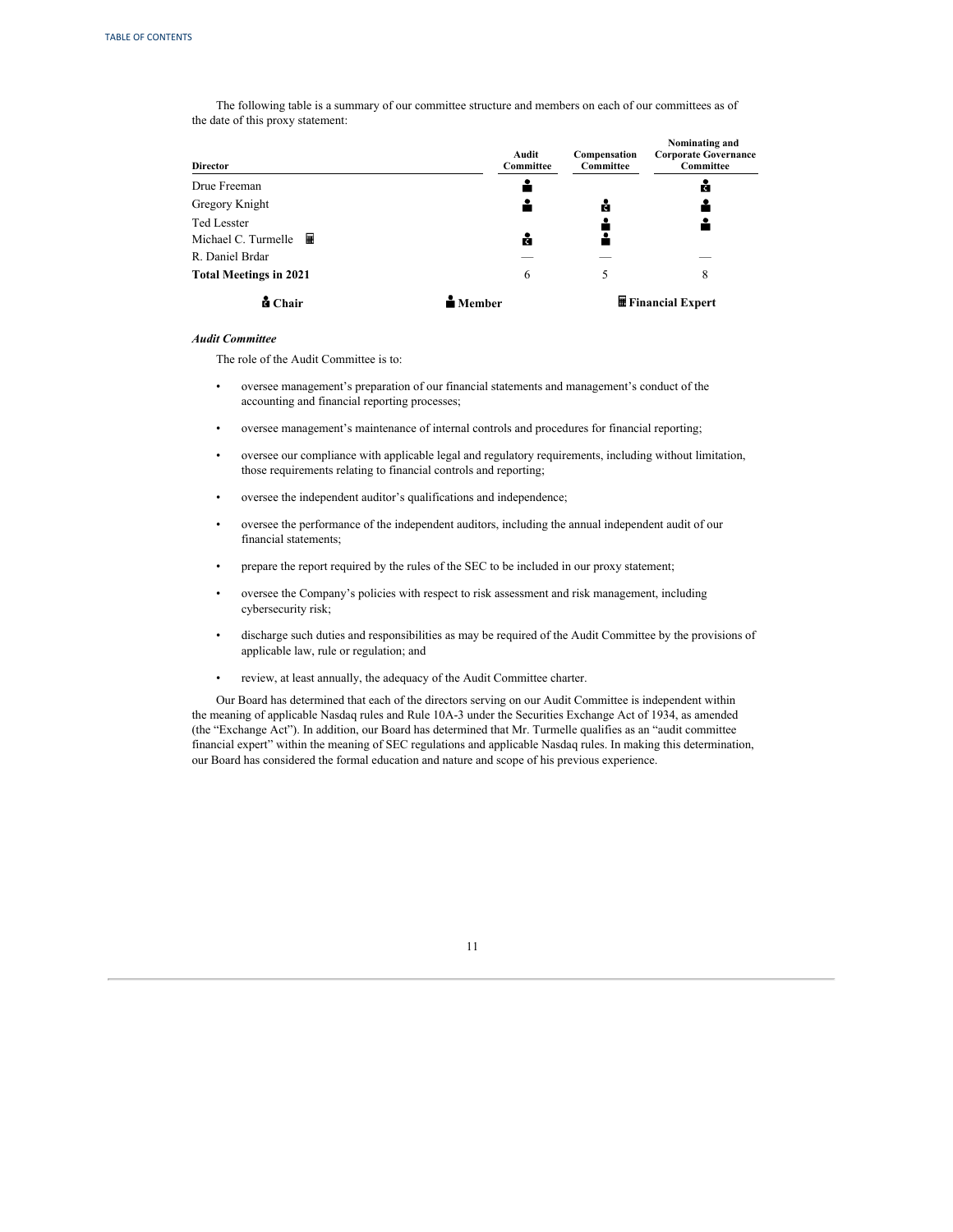#### *Compensation Committee*

The role of the Compensation Committee is to:

- develop and recommend to the Board the annual compensation (base salary, bonus, stock options and other benefits) for our Chief Executive Officer;
- review, approve and recommend to the Board the annual compensation (base salary, bonus and other benefits) for all of our executives and for members of the Board;
- review, approve and, when appropriate, recommend to the Board for approval, incentive compensation plans and equity-based plans and to administer such plans;
- review, approve and, when appropriate, recommend to the Board for approval, any employment agreements and any severance arrangements or plans, including any benefits to be provided in connection with a change in control, for the Chief Executive Officer and other executive officers;
- review our incentive compensation arrangements to determine whether they encourage excessive risktaking;
- develop and recommend to the Board for approval a Chief Executive Officer succession plan; and
- review, at least annually, the adequacy of the Compensation Committee charter.

Under our 2013 Equity Incentive Plan (as amended and restated, the "2013 Plan"), the Compensation Committee may delegate to any officers of the Company the duties, power and authority of the Compensation Committee under the 2013 Plan to persons who are not then subject to Section 16 of the Exchange Act.

The Compensation Committee reviews and considers our Chief Executive Officer's recommendations with respect to compensation decisions for our named executive officers, other than himself. The Compensation Committee believes it is valuable to consider the recommendations of our Chief Executive Officer with respect to these matters because, given his knowledge of our operations, our industry and the day-to-day responsibilities of our named executive officers, he is in a unique position to provide the Compensation Committee perspective into the performance of our named executive officers in light of our business at a given point in time. The Compensation Committee (without the participation of our Chief Executive Officer) makes all compensation decisions with regard to our Chief Executive Officer.

Our Board has determined that each of the directors serving on our Compensation Committee is independent within the meaning of applicable Nasdaq rules and SEC rules and regulations for purposes of membership on the Compensation Committee.

# *Nominating and Corporate Governance Committee*

The role of the Nominating and Corporate Governance Committee is to:

- evaluate from time to time the appropriate size (number of members) of the Board and recommend any increase or decrease;
- determine the desired skills and attributes of members of the Board, taking into account the needs of the business and listing standards;
- establish criteria for prospective members, conduct candidate searches, interview prospective candidates, and oversee programs to introduce the candidate to us, our management, and operations;
- review planning for succession to the position of Chairman of the Board and Chief Executive Officer and other senior management positions;
- annually recommend to the Board persons to be nominated for election as directors;
- recommend to the Board the members of all standing Committees;
- adopt or develop for Board consideration corporate governance principles and policies;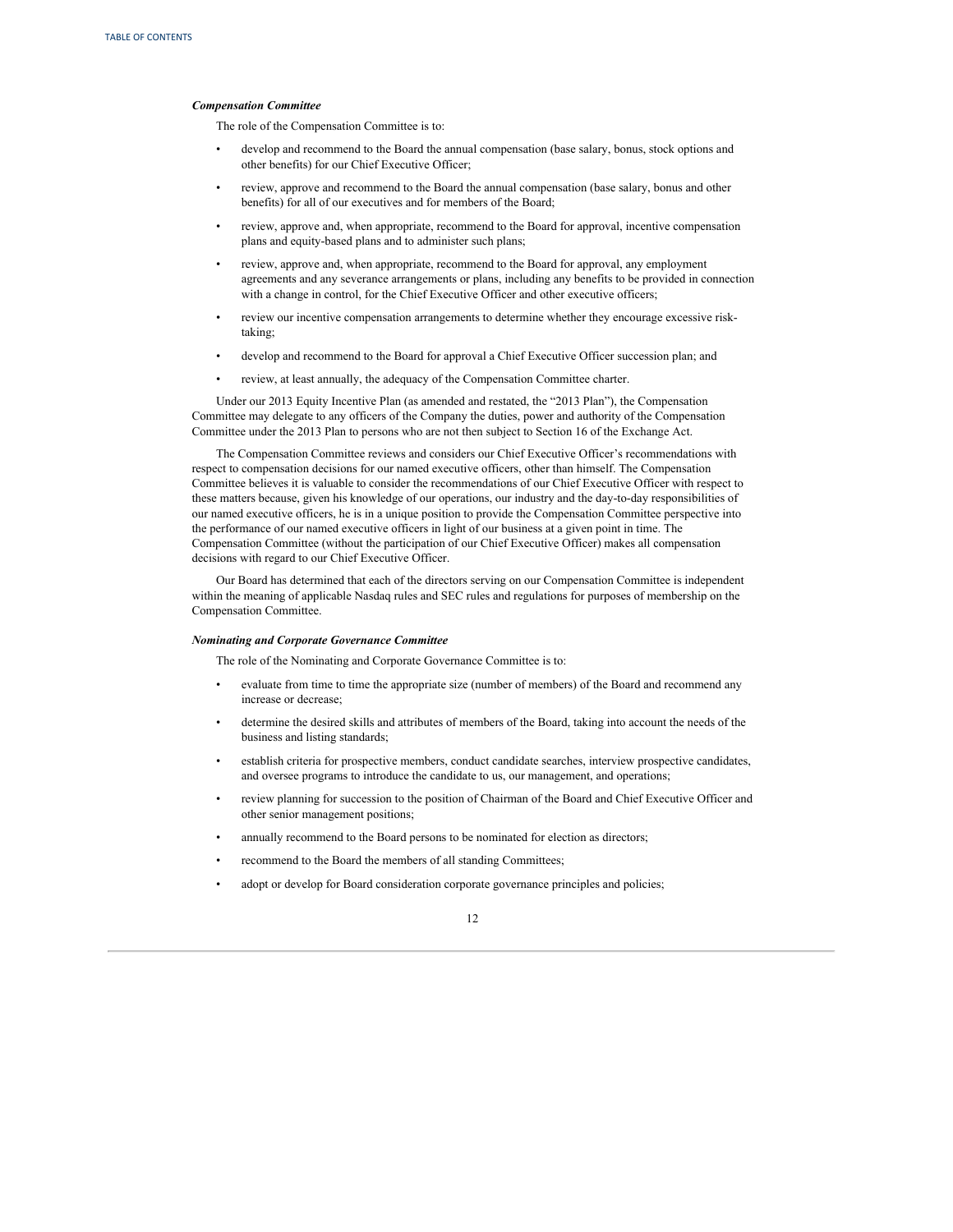- review stockholder nominations for candidacy to the Board, if any, and any stockholder proposals affecting corporate governance, and make recommendations to the Board accordingly;
- periodically review and report to the Board on the effectiveness of corporate governance procedures and the Board as a governing body, including conducting an annual self-assessment of the Board and its standing committees; and
- review, at least annually, the adequacy of the Nominating and Corporate Governance Committee charter.

Our Board has determined that each of the directors serving on our Nominating and Corporate Governance Committee is independent within the meaning of applicable Nasdaq rules and SEC rules and regulations.

# **Board and Committee Meetings Attendance**

The Board met seven times during 2021. Each of our directors attended more than 75% of the aggregate of (i) the total number of meetings of the Board (held during the period for which such person has been a director) and (ii) the total number of meetings held by all committees of the Board on which such person served (during the periods that such person served).

#### **Director Attendance at Annual Meeting of Stockholders**

We do not have a policy with regard to attendance by members of the Board at our annual meetings of stockholders. All of the members of our Board at the time attended the 2021 annual meeting of stockholders.

#### **Policy with Regard to Stockholder Proposals and Director Recommendations**

Our Nominating and Corporate Governance Committee (the "Governance Committee") believes that the minimum qualifications and skills that candidates for director should possess include the highest professional and personal ethics and values, experience at the policy-making level in business, government, education, technology or public interest, a commitment to enhancing stockholder value and sufficient time to carry out their duties and to provide insight and practical wisdom based on experience. The Governance Committee also considers the following factors, in no particular order of importance: (i) various and relevant career experience, (ii) relevant skills, such as an understanding of the Company's business, (iii) financial expertise, (iv) diversity and (v) local and community ties. However, the Governance Committee retains the right to modify these qualifications from time to time. Candidates for director nominees are reviewed in the context of the current composition of our Board, our operating requirements and the long-term interests of our stockholders. While we do not have a formal policy on diversity, our Governance Committee considers diversity of experience as well as diversity in gender and whether an individual represents an underrepresented minority or class, as factors it considers in conducting its assessment of director nominees, along with such other factors as it deems appropriate given the then current needs of the Board and the Company, to maintain a balance of knowledge, experience and capability. In the case of incumbent directors, our Governance Committee reviews such directors' overall service to the Company during their term, including the number of meetings attended, level of participation, quality of performance, and any other relationships and transactions that might impair such directors' independence.

In the case of new director candidates, the Governance Committee will also determine whether the nominee is independent. In conducting a search for director candidates, the Governance Committee may use its network of contacts to compile a list of potential candidates, but it may also engage, if it deems appropriate, a professional search firm. The Governance Committee will conduct any appropriate and necessary inquiries into the backgrounds and qualifications of possible candidates after considering the function and needs of the Board. Thereafter, the Governance Committee will meet to discuss and consider such candidates' qualifications and select a nominee for recommendation to the Board.

We do not have a separate policy regarding director candidates recommended by stockholders, but the Governance Committee will consider director candidates recommended by stockholders and evaluate them using the same criteria as candidates identified by the Board or the Governance Committee for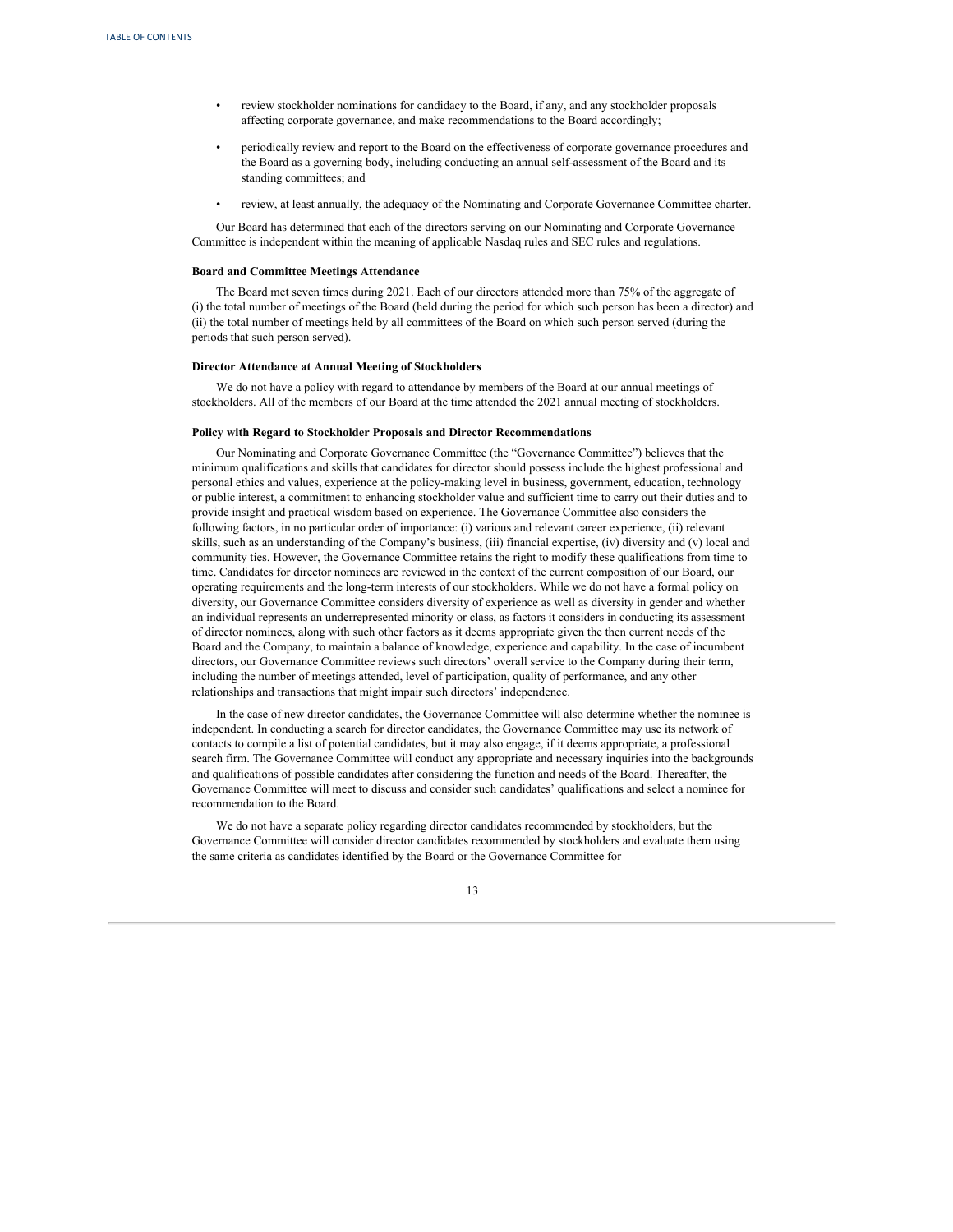consideration. If a stockholder of the Company wishes to recommend a director candidate for consideration by the Governance Committee, the stockholder recommendation should be delivered to the Corporate Secretary of the Company at 5508 Highway 290 West, Suite 120, Austin, Texas 78735, and must include information regarding the candidate and the stockholder making the recommendation, in accordance with Article 12 of our amended and restated certificate of incorporation and our bylaws. Stockholders also have the right under our governing documents to nominate director candidates directly, without any action or recommendation on the part of the Governance Committee or the Board, by following the procedures set forth under the heading "Stockholder Proposals and Director Nominations."

# **Risk Oversight Management**

Risk is inherent with every business, and how well a business manages risk can ultimately determine its success. We face a number of risks, including those described under "Item 1A. Risk Factors" in our Annual Report on Form 10-K for the year ended December 31, 2021 and in other filings that we periodically make with the SEC. Our Board is actively involved in oversight of risks that could affect us. This oversight is conducted primarily by our full Board, which has responsibility for general oversight of risks. Our Board provides risk oversight for the Company by regularly receiving and reviewing management presentations, including risk assessments, and discussing these assessments with management. The Board's overall risk oversight is supplemented by the Board's various committees. The Audit Committee discusses with management and our independent registered public accounting firm our risk management guidelines and policies, our major financial risk exposures and the steps taken to monitor and control such exposures, including our cybersecurity risk exposures. Our Compensation Committee oversees risks related to our compensation programs and discusses with management its annual assessment of our employee compensation policies and programs. The Compensation Committee also has reviewed our compensation policies and practices for employees generally and has concluded that these policies and practices do not create risks that are reasonably likely to have a material adverse effect on us. Our Governance Committee oversees risk management activities relating to Board composition and management succession planning. In addition, members of our executive management team attend our quarterly Board meetings and are available to address any questions or concerns raised by the Board on risk-management and any other matters. Our Board believes that full and open communication between management and the Board is essential for effective risk management and oversight.

#### **Anti-Hedging and Anti-Pledging Policy**

Our Insider Trading Policy prohibits all of our employees, officers and directors from engaging in hedging transactions designed to offset decreases in the market value of our securities, including certain forms of hedging or monetization transactions, such as zero-cost collars and forward sale contracts. Our Insider Trading Policy also prohibits all of our employees, officers and directors from holding our stock in a margin account or pledging our securities as collateral to secure loans or other obligations.

#### **Code of Business Conduct and Ethics**

The Board has adopted a code of business conduct and ethics (the "Code of Conduct") designed to deter wrongdoing and to promote honest and ethical conduct. The Code of Conduct applies to all of our directors, executive officers and employees. The Code of Conduct may be found on the corporate governance subsection of the investors section of our website at www.idealpower.com. If we make any substantive amendments to, or grant certain waivers from, the Code of Conduct that applies to our principal executive officer, principal financial officer, principal accounting officer or controller, or persons performing similar functions, we will disclose the nature of such amendment or waiver on our website or in a Current Report on Form 8-K.

#### **Communications with the Board**

Stockholders wishing to communicate with the Board may send a written communication addressed to the Corporate Secretary of Ideal Power Inc. at 5508 Highway 290 West, Suite 120, Austin, Texas 78735. The Corporate Secretary will screen all communications for product complaints, product inquiries, new product suggestions, resumes, job inquiries, surveys, business solicitations and advertisements, as well as unduly hostile, threatening, illegal, unsuitable, frivolous, patently offensive or otherwise inappropriate material before forwarding to the Board.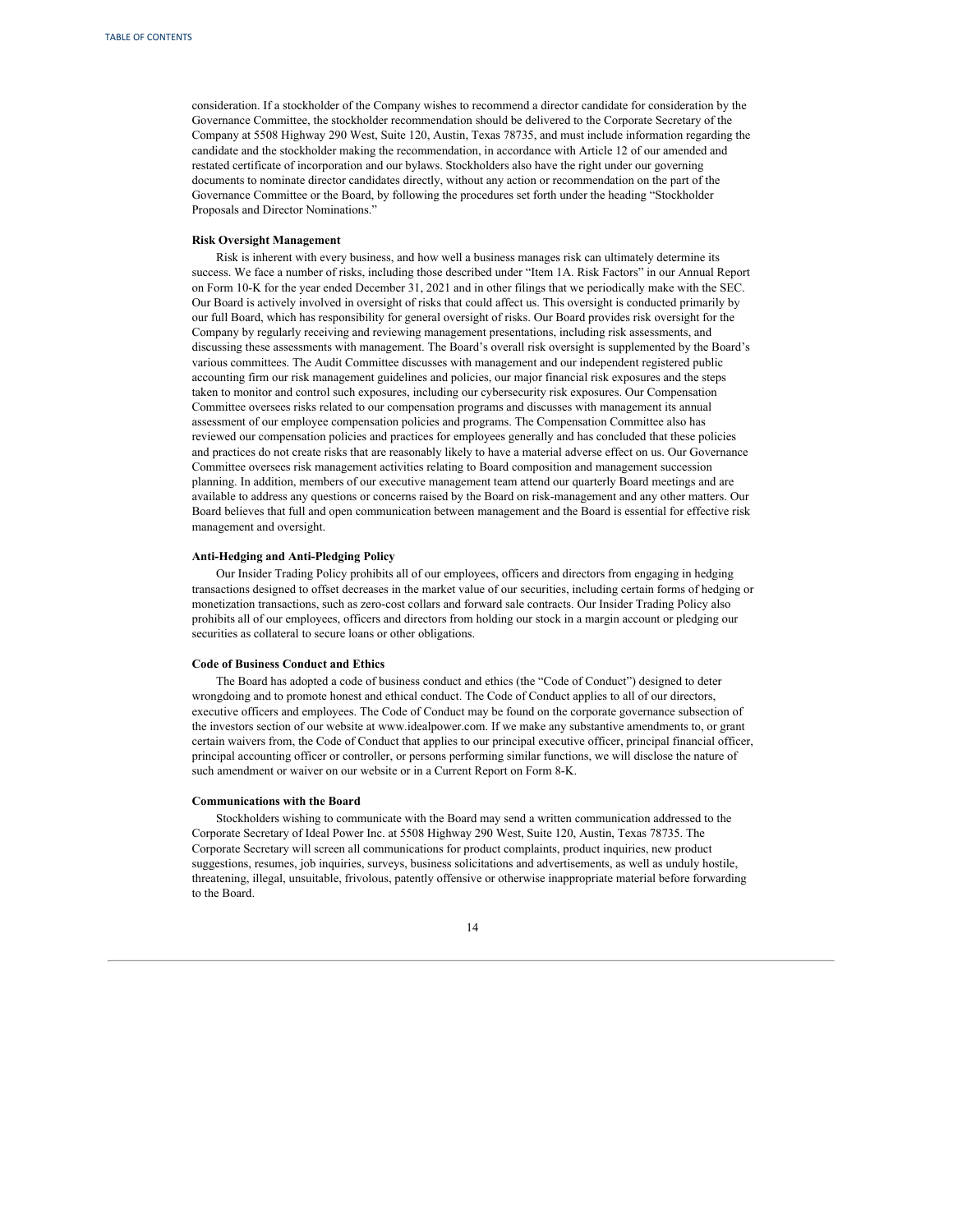# **DIRECTOR COMPENSATION**

#### <span id="page-18-0"></span>**Non-Employee Director Compensation Policy**

Our Board compensation policy provides for the following compensation to our non-employee directors:

- *Annual Cash Retainer.* Each non-employee director receives an annual cash retainer of \$60,000.
- *Annual Equity Grant.* Each non-employee director receives an annual equity grant of stock options to purchase shares of our common stock having a grant date fair value of \$60,000. The stock options vest in equal quarterly installments over the fiscal year.

All non-employee directors are also reimbursed for ordinary and reasonable expenses incurred in exercising their responsibilities. We do not compensate Mr. Brdar, our President and Chief Executive Officer, for his service on the Board.

# **2021 Director Compensation**

The following table describes the compensation earned by members of our Board during the year ended December 31, 2021:

| Name                               | <b>Fees Earned or</b><br>Paid in Cash<br><b>(S)</b> | Option<br>Awards<br>$(S)^{(1)}$ | Total<br>(S) |
|------------------------------------|-----------------------------------------------------|---------------------------------|--------------|
| David B. Eisenhaure <sup>(2)</sup> | \$45,000                                            | \$45,000                        | \$90,000     |
| <b>Ted Lesster</b>                 | \$60,000                                            | \$60,000                        | \$120,000    |
| Michael C. Turmelle                | \$60,000                                            | \$60,000                        | \$120,000    |

- (1) The amounts included in this column are the aggregate grant date fair value of stock option awards, determined in accordance with Financial Standards Accounting Board ("FASB") Accounting Standards Codification ("ASC") Topic 718, excluding the effect of estimated forfeitures. Assumptions used to determine the aggregate grant date fair value of the stock option awards are set forth in Note 10 to our audited financial statements included in our Annual Report on Form 10-K for the year ended December 31, 2021, filed with the SEC on March 25, 2022. These amounts do not necessarily reflect the actual value that may be recognized by the individual upon stock option exercise.
- (2) Mr. Eisenhaure passed away in October 2021. The fees earned and option award reflected above are prorated for his service during 2021.

The aggregate number of stock option awards outstanding for each of our non-employee directors as of December 31, 2021, was as follows:

| Name                | <b>Number of Vested</b><br><b>Stock Options</b> | <b>Number of Unvested</b><br><b>Stock Options</b> |
|---------------------|-------------------------------------------------|---------------------------------------------------|
| Ted Lesster         | 28,273                                          |                                                   |
| Michael C. Turmelle | 39.183                                          | $\overline{\phantom{a}}$                          |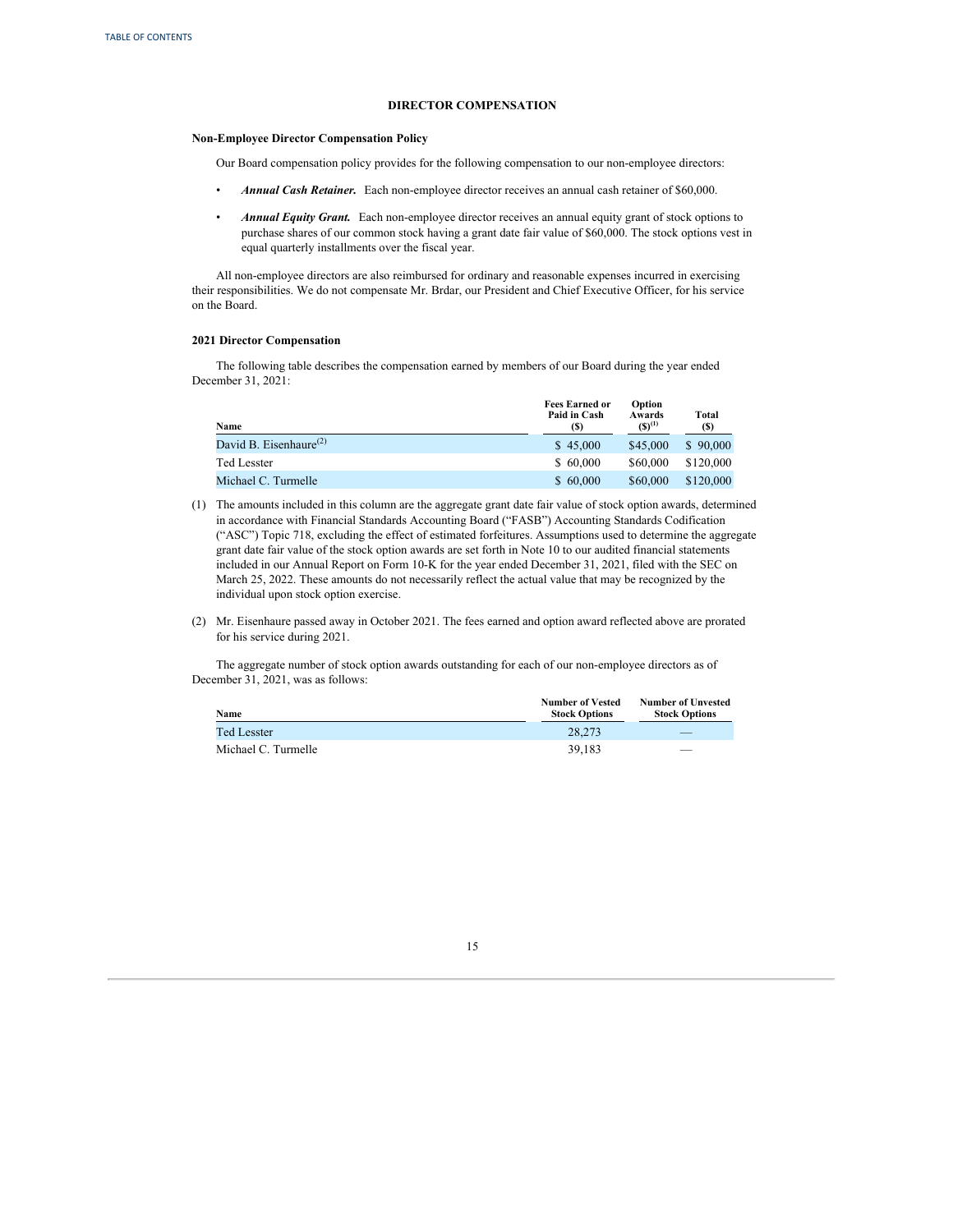### **EXECUTIVE OFFICERS**

<span id="page-19-0"></span>The following sets forth certain information with respect to the executive officers of the Company as of April 29, 2022.

| Name                  | Age | Position(s) with the Company                     |
|-----------------------|-----|--------------------------------------------------|
| R. Daniel Brdar       |     | President, Chief Executive Officer and Director  |
| Timothy W. Burns, CPA | 47  | Chief Financial Officer, Secretary and Treasurer |

Please see "Proposal 1 — Election of Directors — Nominees for Election as Director" for information regarding Mr. Brdar.

# **Timothy W. Burns, CPA, Chief Financial Officer, Secretary and Treasurer**

In October 2013, Timothy W. Burns joined Ideal Power as our Chief Financial Officer and Treasurer and in November 2013 he was appointed as our Secretary. Prior to joining the Company, Mr. Burns was employed by Rainmaker Systems, Inc. (Nasdaq: RMKR), then a publicly traded company, from November 2010 until February 2013, first as the company's Controller and, beginning in April 2011, as its Chief Financial Officer. Mr. Burns also served as Interim President and Chief Executive Officer of Rainmaker Systems, Inc. from October 2012 to December 2012. Prior to his employment with Rainmaker Systems, Inc., Mr. Burns was employed by Dean Foods Company (NYSE:DF), a publicly traded company, from 2001 until November 2010 where he held various positions in finance and accounting including Director of Corporate Accounting from 2008 to November 2010. From 1998 to 2001, Mr. Burns was employed by Deloitte & Touche, LLP as an auditor. Mr. Burns has a master's degree in Professional Accounting from the University of Texas and a bachelor's degree in Accounting from the University of Southern California. He is a public accountant certified in Texas.

### **Family Relationships**

There are no family relationships between any of our executive officers or directors.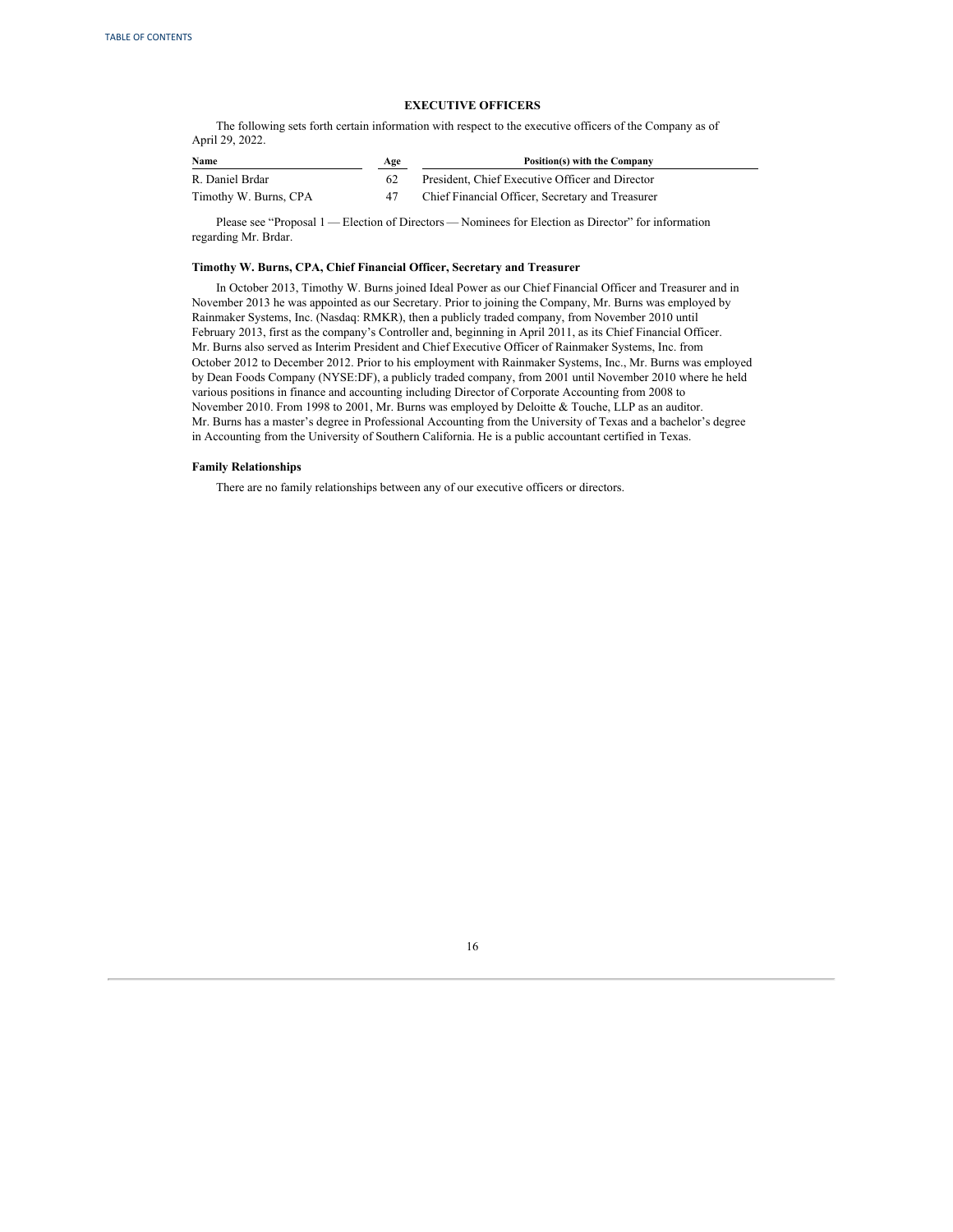#### **EXECUTIVE COMPENSATION**

<span id="page-20-0"></span>The following table summarizes compensation earned during the years ended December 31, 2021 and 2020 by our named executive officers ("NEOs").

#### **Summary Compensation Table**

| <b>Name and Principal Position</b>                            | Year         | Salary<br>(S)      | <b>Bonus</b><br>$(S)^{(1)}$ | Option<br>Awards<br>$(S)^{(2)}$ | All Other<br>Compensation<br>$(S)^{(3)}$ | Total<br><b>(S)</b> |
|---------------------------------------------------------------|--------------|--------------------|-----------------------------|---------------------------------|------------------------------------------|---------------------|
| R. Daniel Brdar $(4)$                                         | 2021         | 331,650            | 186,600                     | 732,000                         | 30,336                                   | 1,280,586           |
| President and Chief Executive Officer                         | 2020         | 285,332            | 247,500                     | 437.116                         | 26,369                                   | 996,317             |
| <b>Timothy Burns</b><br>Chief Financial Officer and Secretary | 2021<br>2020 | 236,250<br>214,754 | 88,600<br>112.500           | 244,000<br>213.122              | 9.825<br>1.008                           | 578,675<br>541,384  |

(1) Bonus represents performance bonus earned during the year. See "Employment Agreements" below for further discussion of NEO target bonuses.

(2) The amounts included in this column are the aggregate grant date fair value of stock option awards plus the fair value of any modification to the stock option awards, determined in accordance with FASB ASC Topic 718, excluding the effect of estimated forfeitures. Assumptions used to determine the aggregate grant date fair value of the stock option awards are set forth in Note 10 to our audited financial statements included in our Annual Report on Form 10-K for the year ended December 31, 2021, filed with the SEC on March 25, 2022. These amounts do not necessarily reflect the actual value that may be recognized by the individual upon stock option exercise.

- (3) Other compensation includes earned but unused vacation, if applicable, and Company-paid insurance benefits.
- (4) Mr. Brdar served as BTRAN Chief Commercial Officer until April 8, 2020, when he was appointed as President and Chief Executive Officer.

# **Current and Future Compensation Practices**

Currently, compensation for our NEOs consists of base salary, a cash bonus and equity awards. The Company has not established a compensation policy or practice for providing NEOs equity awards, and any such awards are granted at the discretion of the Compensation Committee of our Board. We may establish such a policy or practice in the future.

In setting the compensation for our NEOs, we look primarily at the person's responsibilities, at the person's experience and education and at our ability to replace the individual. In the past, we have obtained, but generally have not utilized, market benchmarking data for public companies with similar characteristics to us. We may utilize marketing benchmarking data in setting NEO compensation in the future. We expect the base salaries of our NEOs to remain relatively constant with an annual cost of living adjustment but may adjust an NEO's base salary if the person's responsibilities are materially changed or due to other economic considerations. We also may pay bonuses to reward exceptional performance or the achievement by the Company or an individual of targets to be agreed upon. The performance bonus target for each NEO who is currently an employee of the Company is established by his employment agreement, which is discussed in detail below.

# **Employment Agreements**

#### *Mr. Brdar*

In connection with his appointment as President and Chief Executive Officer, the Company and Mr. Brdar entered into a Second Revised and Restated Employment Agreement effective April 8, 2020. The agreement provided for an initial annual salary, subject to a cost of living adjustment and adjustment no less frequently than annually at the discretion of the Board or Compensation Committee. Mr. Brdar is also entitled to a target bonus based on performance objectives and targets (the "Performance Goals")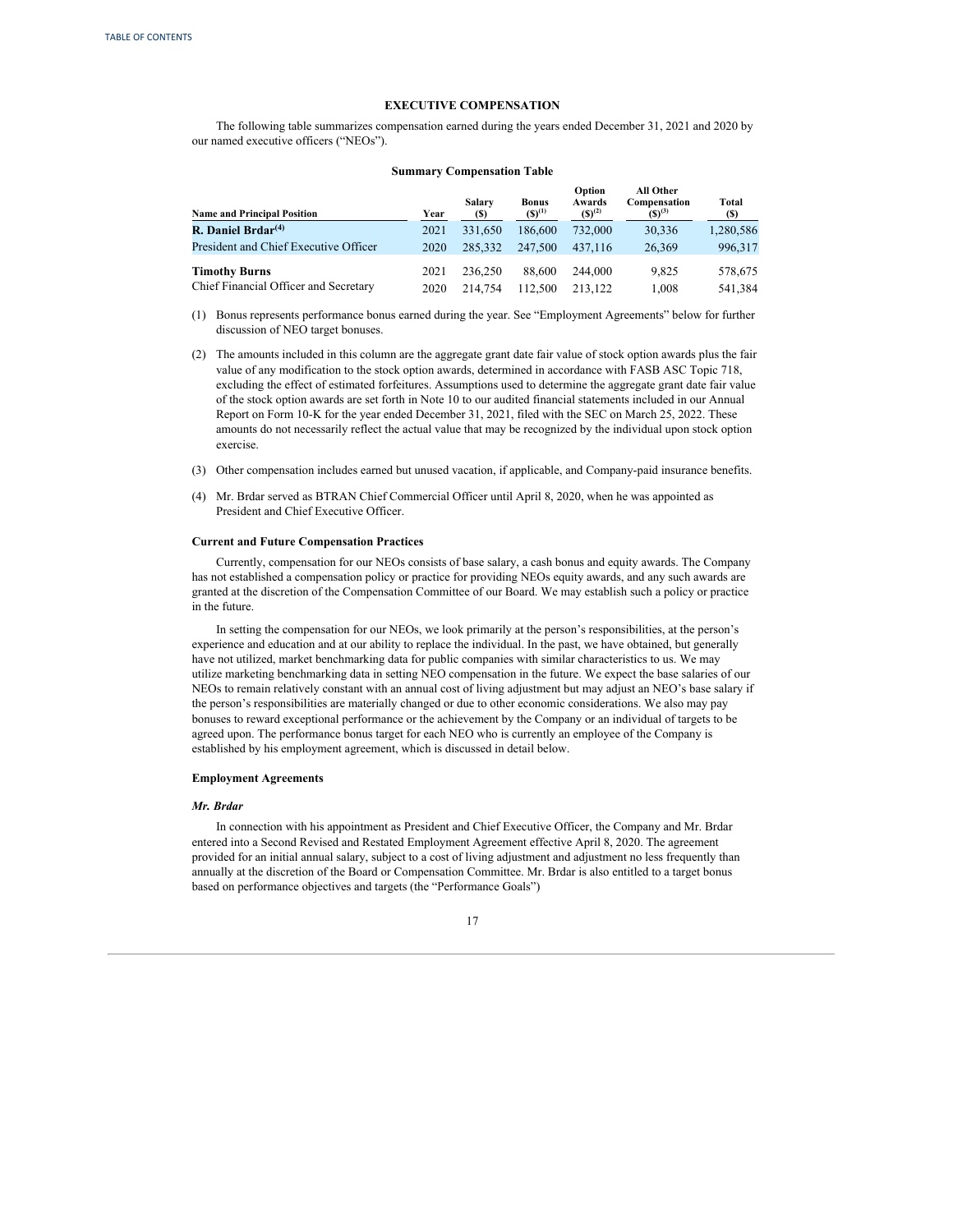established by Mr. Brdar and the Compensation Committee. If the Performance Goals are satisfactorily achieved during the period or periods designated, as determined by the Compensation Committee, Mr. Brdar is eligible to receive a performance bonus with a target amount of up to 75% of his annual salary.

Pursuant to his employment agreement, if Mr. Brdar's services are terminated without cause at the election of the Company or as a result of a change in control, he will be entitled to receive (i) his accrued but unpaid annual salary and the value of unused paid time off through the effective date of the termination; (ii) business expenses incurred prior to the effective date of termination; (iii) any unpaid bonus to the extent he met some or all of the Performance Goals prior to termination; and (iv) severance (the "Brdar Severance Payment"). The Brdar Severance Payment is equal to twelve months of Mr. Brdar's base salary and shall be paid in equal installments over the severance period with the first payment made on the 30th day following termination of Mr. Brdar's employment and subsequent payments made on Company paydays during the severance period. Mr. Brdar will be entitled to continue to participate in employee benefit plans, at the Company's sole expense, during the severance period. In addition, if Mr. Brdar's services are terminated as a result of a change in control, any of his equity awards that were scheduled to vest following the termination of his employment will vest immediately.

Mr. Brdar is also entitled to receive the same benefits and opportunities to participate in any of the Company's employee benefit plans which may now or hereafter be in effect on a general basis for executive officers or employees. During his employment, the Company will provide, at the Company's sole expense, health insurance benefits for Mr. Brdar and his spouse under the same policy or policies generally available to other executive officers of the Company.,

# *Mr. Burns*

On September 16, 2014, Timothy Burns entered into an employment agreement with us. The agreement provided for an initial annual salary, subject to a cost of living adjustment and adjustment annually at the discretion of the Board or Compensation Committee. Mr. Burns is also eligible for an annual bonus with a target performance bonus equal to 50% of his annual salary. The actual performance bonus percentage for a given year is based on actual performance relative to the Performance Goals, which are to be mutually agreed upon by the Compensation Committee, the Chief Executive Officer and Mr. Burns.

The employment agreement will be terminated if Mr. Burns is disabled or voluntarily resigns from his employment. We may terminate Mr. Burns' employment for cause or on 30 days' written notice. If his employment is terminated by us without cause, Mr. Burns will receive his accrued but unpaid salary and the value of unused paid time off through the effective date of the termination, any accrued but unpaid bonus, business expenses incurred prior to the effective date of the termination, and severance (the "Burns Severance Payment") consisting of six months' salary. We may elect, in our sole discretion, whether to pay the Burns Severance Payment in one lump sum or on regular pay days for the six months following termination of Mr. Burns' employment. Mr. Burns will also be entitled to continue to participate in employee benefit plans, at the Company's sole expense, for six months following the termination of his employment. In addition, if Mr. Burns' employment is terminated as a result of a change in control, any of his equity award that were scheduled to vest following the termination of his employment will vest immediately.

Under the terms of his employment agreement, Mr. Burns is entitled to participate in any of our employee benefit plans that may now be, or in the future will be, in effect on a general basis for our executive officers or employees. Additionally, we provide, at the Company's sole expense, healthcare benefits for Mr. Burns and his children. Mr. Burns elected to waive his Company paid healthcare benefits in 2020.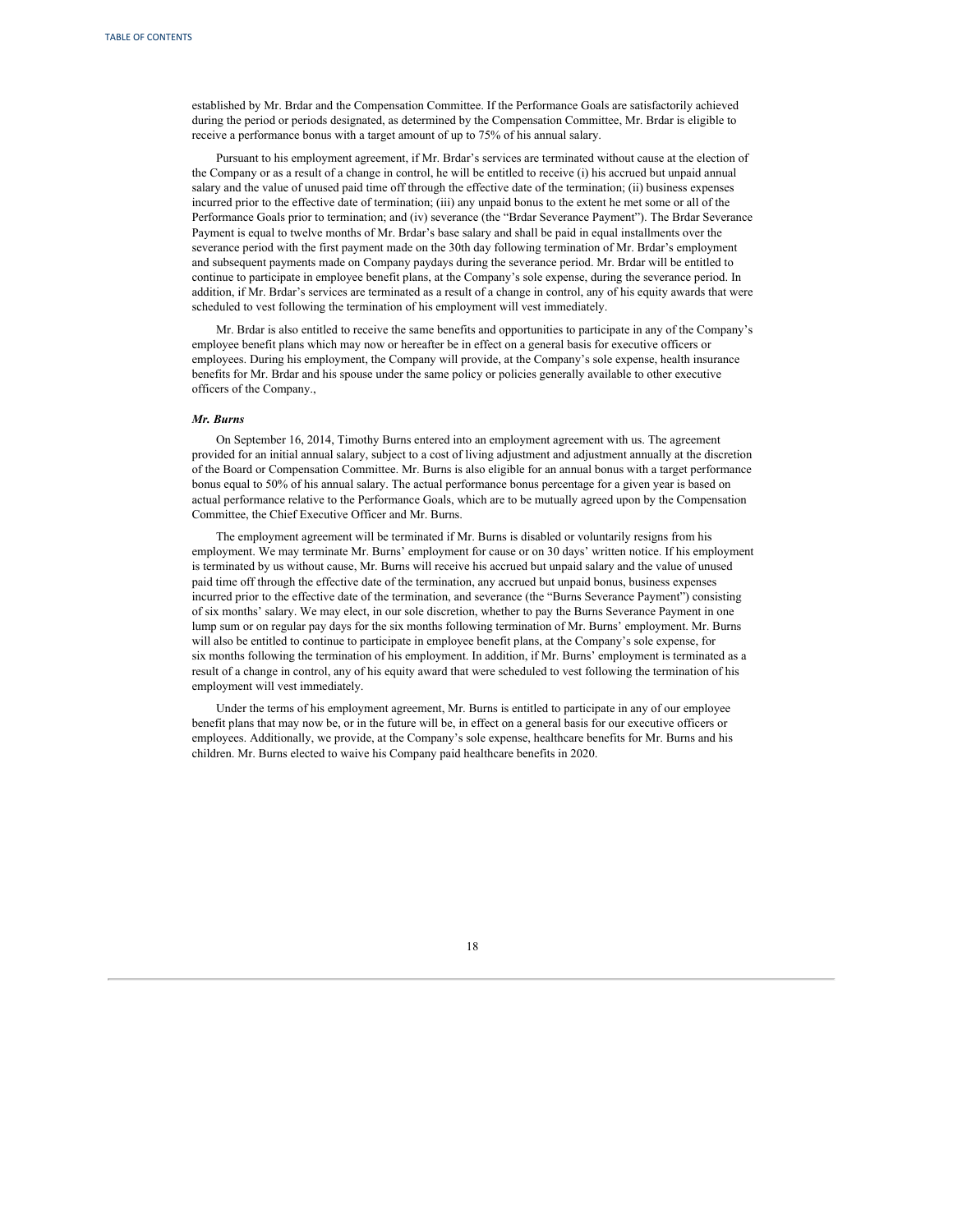# **Outstanding Equity Awards at Fiscal Year-End**

The following table sets forth certain information concerning outstanding equity awards for our NEOs at December 31, 2021. No stock options were exercised by our NEOs during 2021 or 2020.

|                                           |                                                                                       | <b>Option Awards</b>                                                                    |                                           | <b>Stock Awards</b>          |                                                                                                                                                                          |                                                                                                                                                                                                     |
|-------------------------------------------|---------------------------------------------------------------------------------------|-----------------------------------------------------------------------------------------|-------------------------------------------|------------------------------|--------------------------------------------------------------------------------------------------------------------------------------------------------------------------|-----------------------------------------------------------------------------------------------------------------------------------------------------------------------------------------------------|
| Name                                      | Number of<br>securities<br>underlying<br>unexercised<br>options $(\#)$<br>Exercisable | Number of<br>securities<br>underlying<br>unexercised<br>options $(\#)$<br>Unexercisable | Option<br>exercise<br>price<br><b>(S)</b> | Option<br>expiration<br>date | Equity<br><b>Incentive</b><br>Plan<br><b>Awards:</b><br>Number of<br>Unearned<br><b>Shares, Units</b><br>or Other<br><b>Rights That</b><br><b>Have Not</b><br>Vested (#) | <b>Equity</b><br>Incentive<br>Plan<br>Awards:<br>Market or<br><b>Payout Value</b><br>of Unearned<br><b>Shares, Units</b><br>or Other<br><b>Rights That</b><br><b>Have Not</b><br>Vested $(S)^{(1)}$ |
| R. Daniel Brdar $^{(2)}$                  |                                                                                       |                                                                                         | $\mathbb{S}$                              |                              | 75,000                                                                                                                                                                   | \$904,500                                                                                                                                                                                           |
| R. Daniel Brdar                           | 50,000                                                                                |                                                                                         | \$7.59                                    | 12/10/2030                   |                                                                                                                                                                          | \$                                                                                                                                                                                                  |
| R. Daniel Brdar                           | 25,000                                                                                |                                                                                         | \$7.19                                    | 08/06/2030                   |                                                                                                                                                                          | \$                                                                                                                                                                                                  |
| R. Daniel Brdar                           | 38,000                                                                                |                                                                                         | \$1.99                                    | 03/25/2030                   |                                                                                                                                                                          | \$                                                                                                                                                                                                  |
| R. Daniel Brdar $^{(3)}$                  | 14,000                                                                                | 7,000                                                                                   | \$2.85                                    | 10/28/2029                   |                                                                                                                                                                          | \$                                                                                                                                                                                                  |
| Timothy Burns <sup><math>(2)</math></sup> |                                                                                       |                                                                                         | \$                                        |                              | 25,000                                                                                                                                                                   | 301,500<br>\$                                                                                                                                                                                       |
| <b>Timothy Burns</b>                      | 25,000                                                                                |                                                                                         | \$7.59                                    | 12/10/2030                   |                                                                                                                                                                          | \$                                                                                                                                                                                                  |
| <b>Timothy Burns</b>                      | 5,700                                                                                 |                                                                                         | \$7.19                                    | 08/06/2030                   |                                                                                                                                                                          | \$                                                                                                                                                                                                  |
| <b>Timothy Burns</b>                      | 9,500                                                                                 |                                                                                         | \$1.99                                    | 03/25/2030                   |                                                                                                                                                                          | \$                                                                                                                                                                                                  |
| Timothy Burns <sup><math>(3)</math></sup> | 5,833                                                                                 | 3,888                                                                                   | \$2.85                                    | 10/28/2029                   |                                                                                                                                                                          | \$                                                                                                                                                                                                  |

- (1) Value calculated as the number of unearned units multiplied by the closing price of the Company's common stock on the Nasdaq Capital Market at December 31, 2021 of \$12.06 per share.
- (2) Restricted stock units, with a grant date of December 17, 2021, vest one-third annually over a three-year vesting period, provided that the NEO remains in continuous service with us through each vesting date.
- (3) The stock option vests in three equal annual installments beginning on the first anniversary of the grant date, provided that the NEO remains in continuous service with us through each vesting date. Unexercisable stock options will fully vest on October 28, 2022.

# **Compensation Risk Assessment**

The Compensation Committee has reviewed our compensation policies and practices for all employees, including our named executive officers, and has concluded that these policies and practices do not create risks that are reasonably likely to have a material adverse effect on us.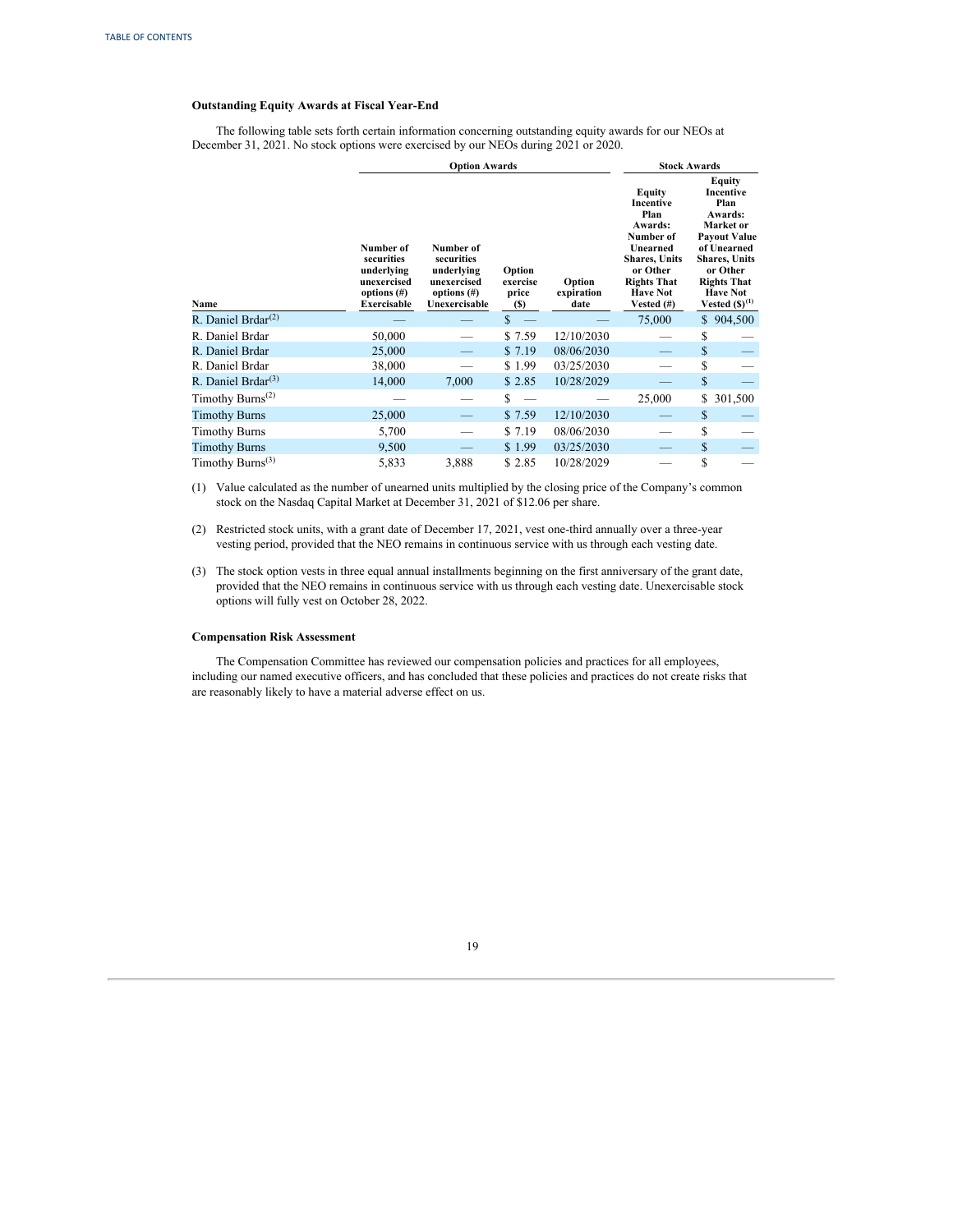#### <span id="page-23-0"></span>**SECURITY OWNERSHIP OF CERTAIN BENEFICIAL OWNERS AND MANAGEMENT**

The following table sets forth certain information regarding beneficial ownership of our common stock as of April 16, 2022 by (i) each person, or group of affiliated persons, who is known by us to beneficially own more than 5% of our common stock, (ii) each of our directors and named executive officers and (iii) all executive officers and directors as a group.

Beneficial ownership is determined in accordance with SEC rules. These rules generally attribute beneficial ownership of securities to persons who possess sole or shared voting power or investment power with respect to those securities and include shares of common stock issuable upon exercise of stock options and warrants that, in each case, are immediately exercisable or exercisable within 60 days of April 16, 2022. Except as otherwise indicated, all of the shares reflected in the table are shares of common stock and all persons listed below have sole voting and investment power with respect to the shares beneficially owned by them, subject to applicable community property laws. The information is not necessarily indicative of beneficial ownership for any other purpose.

Ownership information is based on 5,903,797 shares of common stock outstanding at the close of business on April 16, 2022. The address of each officer and director is 5508 Highway 290 West, Suite 120, Austin, Texas 78735. Beneficial ownership is determined in accordance with Rule 13d-3 under the Exchange Act and is generally determined by voting powers and/or investment powers with respect to securities. In computing the number of shares of common stock beneficially owned by a person and the percentage ownership of that person, we deemed shares of common stock subject to stock options and/or warrants held by that person that are currently exercisable or exercisable, in each case, within 60 days of April 16, 2022 to be outstanding. We did not deem these shares outstanding, however, for the purpose of computing the percentage ownership of any other person.

|                                                                             | Number of<br><b>Shares</b><br><b>Beneficially</b> | Percentage of<br><b>Shares</b><br><b>Beneficially</b> |
|-----------------------------------------------------------------------------|---------------------------------------------------|-------------------------------------------------------|
| Name and Address of Beneficial Owner                                        | Owned                                             | Owned                                                 |
| 5% Stockholders:                                                            |                                                   |                                                       |
| AWM Investment Company, Inc. <sup>(1)</sup>                                 | 589,789                                           | 9.99%                                                 |
| Lon E. Bell, $Ph.D.(2)$                                                     | 447,029                                           | $7.27\%$                                              |
| <b>Named Executive Officers, Directors and Director Nominees:</b>           |                                                   |                                                       |
| R. Daniel Brdar $^{(3)}$                                                    | 129,435                                           | 2.15%                                                 |
| Timothy Burns <sup><math>(4)</math></sup>                                   | 47,913                                            | *                                                     |
| Ted Lesster $(5)$                                                           | 29.910                                            | $\ast$                                                |
| Michael C. Turmelle $^{(6)}$                                                | 40,820                                            | *                                                     |
| All Directors and Executive Officers as a Group $(4 \text{ persons})^{(7)}$ | 248,078                                           | 4.04%                                                 |

\* Represents beneficial ownership of less than 1%.

(1) Based on a Schedule 13G/A filed with the SEC on February 11, 2022. Represents shares beneficially owned by AWM Investment Company, Inc., a Delaware corporation ("AWM"), as the investment adviser to Special Situations Cayman Fund, L.P., a Cayman Islands Limited Partnership ("Cayman"), Special Situations Fund III QP, L.P., a Delaware limited partnership ("SSFQP"), Special Situations Technology Fund, L.P., a Delaware limited partnership ("Tech") and Special Situations Technology Fund II, L.P., a Delaware limited partnership ("Tech II" and, together with Cayman, SSFQP and Tech, the "AWM Funds"). Austin W. Marxe, David M. Greenhouse and Adam C. Stettner are the principal owners of AWM. Through their control of AWM, Messrs. Marxe, Greenhouse and Stettner share voting and investment control over the portfolio securities of each of the AWM Funds. Includes (i) 235,271 shares of common stock and (ii) 354,518 shares of common stock issuable upon exercise of warrants exercisable within 60 days of April 16, 2022. Excludes an aggregate of 377,856 shares of common stock issuable upon exercise of warrants exercisable within 60 days of April 16, 2022 due to beneficial ownership limitations. The warrants held by AWM may only be exercised to the extent that the total number of shares of common stock then beneficially owned by AWM does not exceed 9.99% of the outstanding shares of our common stock. The amounts set forth in the table above give effect to such beneficial ownership limitation. The address for AWM is c/o Special Situations Funds, 527 Madison Avenue, Suite 2600, New York, New York, 10022.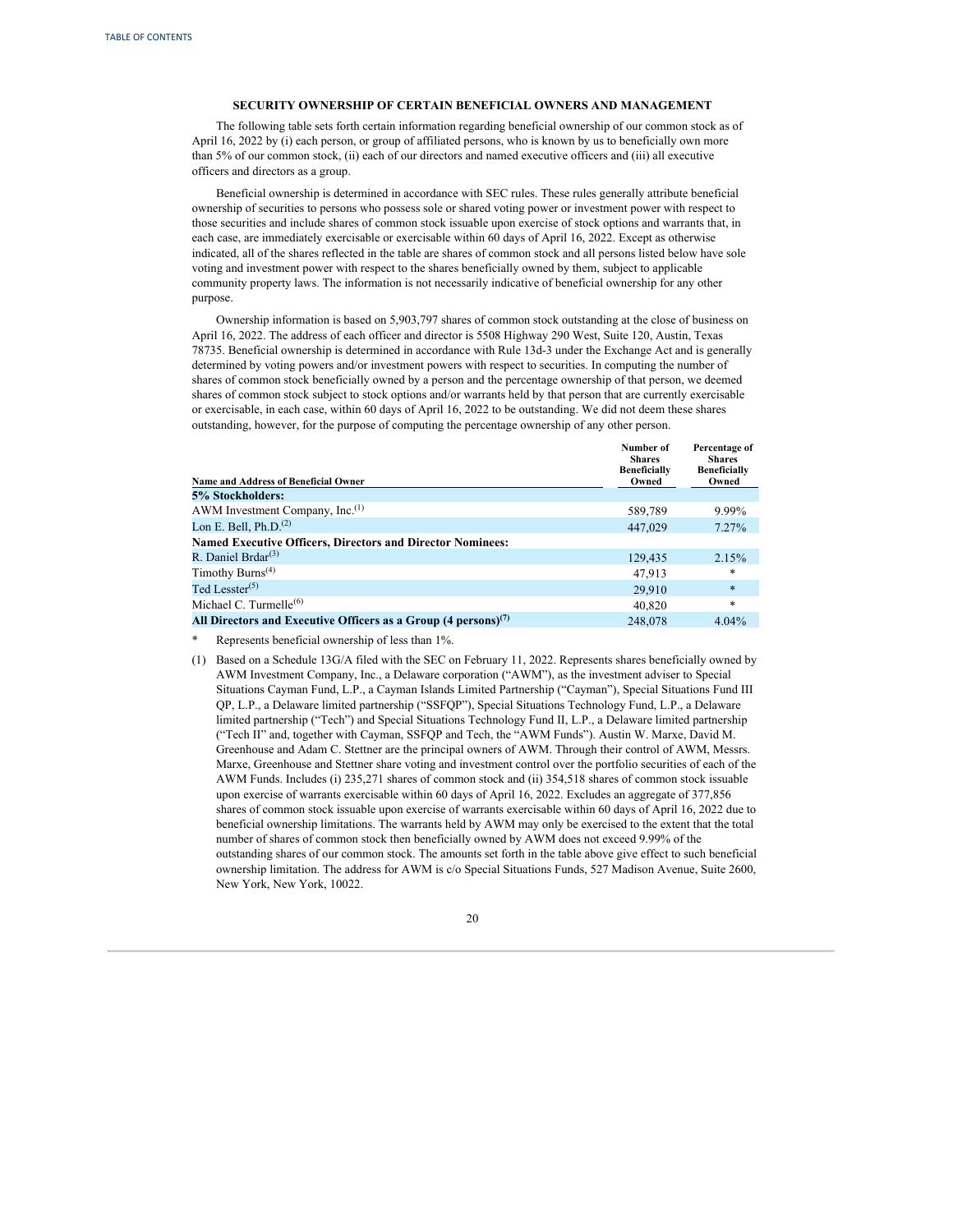- (2) Includes (i) 203,414 shares of common stock held by The Bell Family Life Insurance No 1 Trust dated 2/2/95 as amended (the "Bell Family Trust"), of which Dr. Bell is the trustee and a beneficiary and has voting and investment control over the securities, (ii) 92,179 shares of common stock issuable upon exercise of stock options exercisable within 60 days of April 16, 2022 held in Dr. Bell's name and (iii) 151,436 shares of common stock issuable upon exercise of warrants exercisable within 60 days of April 16, 2022 held by the Bell Family Trust. The warrants held by the Bell Family Trust may only be exercised to the extent that the total number of shares of common stock then beneficially owned by Dr. Bell does not exceed 9.99% of the outstanding shares of our common stock. The address for Dr. Bell is 1819 North Grand Oaks Avenue, Altadena, California 91001.
- (3) Includes (i) 2,435 shares of common stock and (ii) 127,000 shares of common stock issuable upon exercise of stock options exercisable within 60 days of April 16, 2022.
- (4) Includes (i) 1,880 shares of common stock and (ii) 46,033 shares of common stock issuable upon exercise of stock options exercisable within 60 days of April 16, 2022.
- (5) Includes 29,910 shares of common stock issuable upon exercise of stock options exercisable within 60 days of April 16, 2022.
- (6) Includes 40,820 shares of common stock issuable upon exercise of stock options exercisable within 60 days of April 16, 2022.
- (7) Includes (i) 4,315 shares of common stock and (ii) 243,763 shares of common stock issuable upon exercise of stock options exercisable within 60 days of April 16, 2022.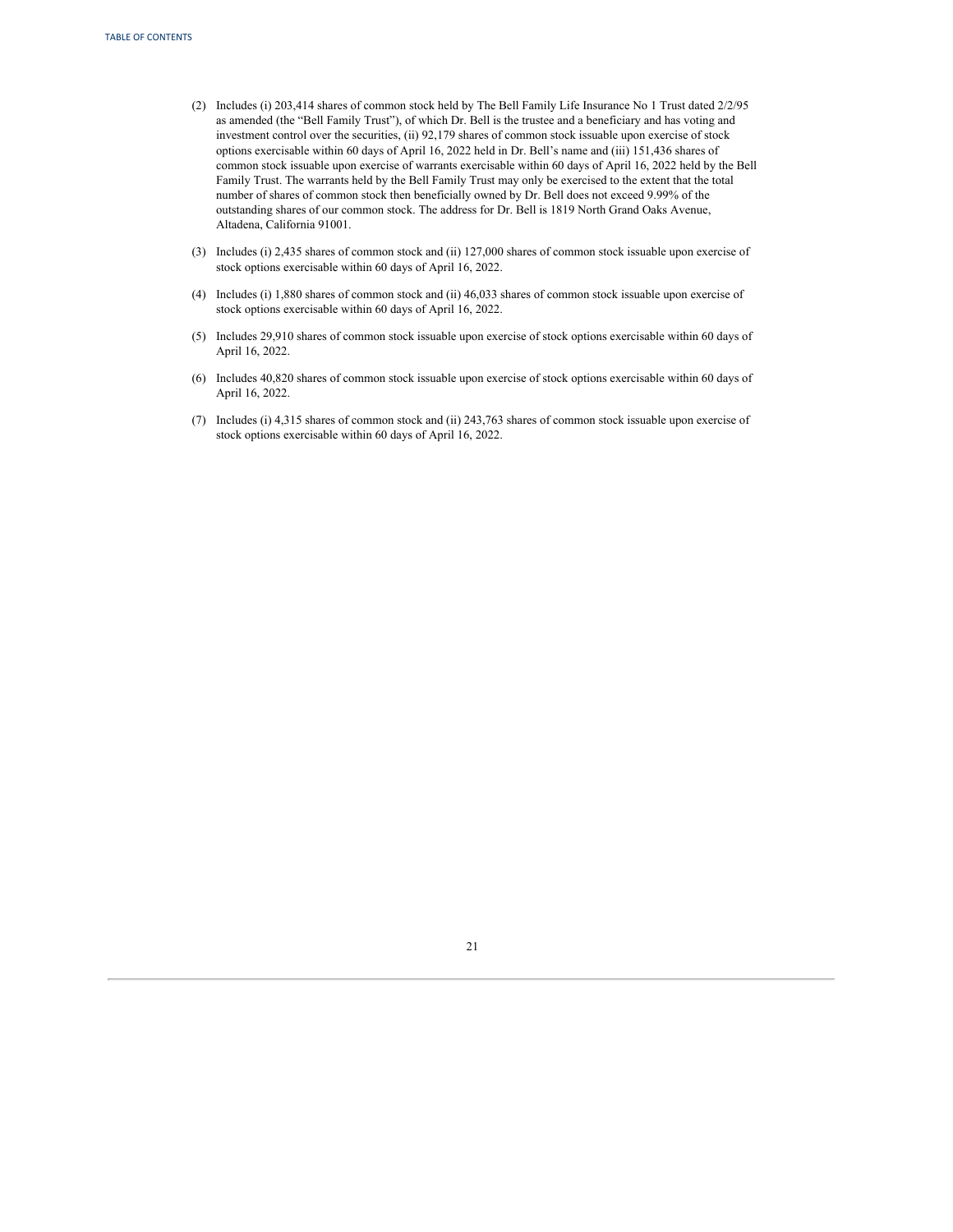#### **REPORT OF THE AUDIT COMMITTEE**

<span id="page-25-0"></span>The Audit Committee consists of the three non-employee directors named below and operates under a written charter adopted by the Board. The Board annually reviews the Nasdaq listing standards definition of independence for audit committee members and has determined that each member of the Audit Committee meets that standard. The Board has also determined that the Chairman of the Audit Committee, Michael C. Turmelle, qualifies as an "audit committee financial expert" within the meaning of SEC regulations and applicable Nasdaq rules.

The principal purpose of the Audit Committee is to assist the Board in its general oversight of our accounting and financial reporting processes and audits of our financial statements. The Audit Committee is responsible for selecting and engaging our independent registered public accounting firm and approving the audit and non-audit services to be provided by the independent registered public accounting firm. The Audit Committee's function is more fully described in its charter, which the Board adopted and which the Audit Committee reviews on an annual basis.

Our management is responsible for preparing our financial statements and our financial reporting process. BPM LLP, our independent registered public accounting firm, is responsible for performing an independent audit of our financial statements and expressing an opinion on the conformity of those financial statements with U.S. generally accepted accounting principles as of the end of the fiscal year.

The Audit Committee has reviewed and discussed with our management and BPM LLP. the audited financial statements of the Company included in our Annual Report on Form 10-K for the fiscal year ended December 31, 2021.

The Audit Committee has also discussed with BPM LLP the matters required to be discussed by the applicable requirements of the Public Company Accounting Oversight Board (the "PCAOB") and the SEC. Additionally, BPM LLP provided to the Audit Committee the written disclosures and the letter required by the applicable requirements of the PCAOB regarding BPM LLP's communications with the Audit Committee concerning independence. The Audit Committee also discussed with BPM LLP its independence from the Company.

Based upon the review and discussions described above, the Audit Committee recommended to the Board that the audited financial statements be included in the Company's Annual Report on Form 10-K for the fiscal year ended December 31, 2021 for filing with the SEC.

Submitted by the members of the Audit Committee:

Michael C. Turmelle, Chairman Drue Freeman Gregory Knight

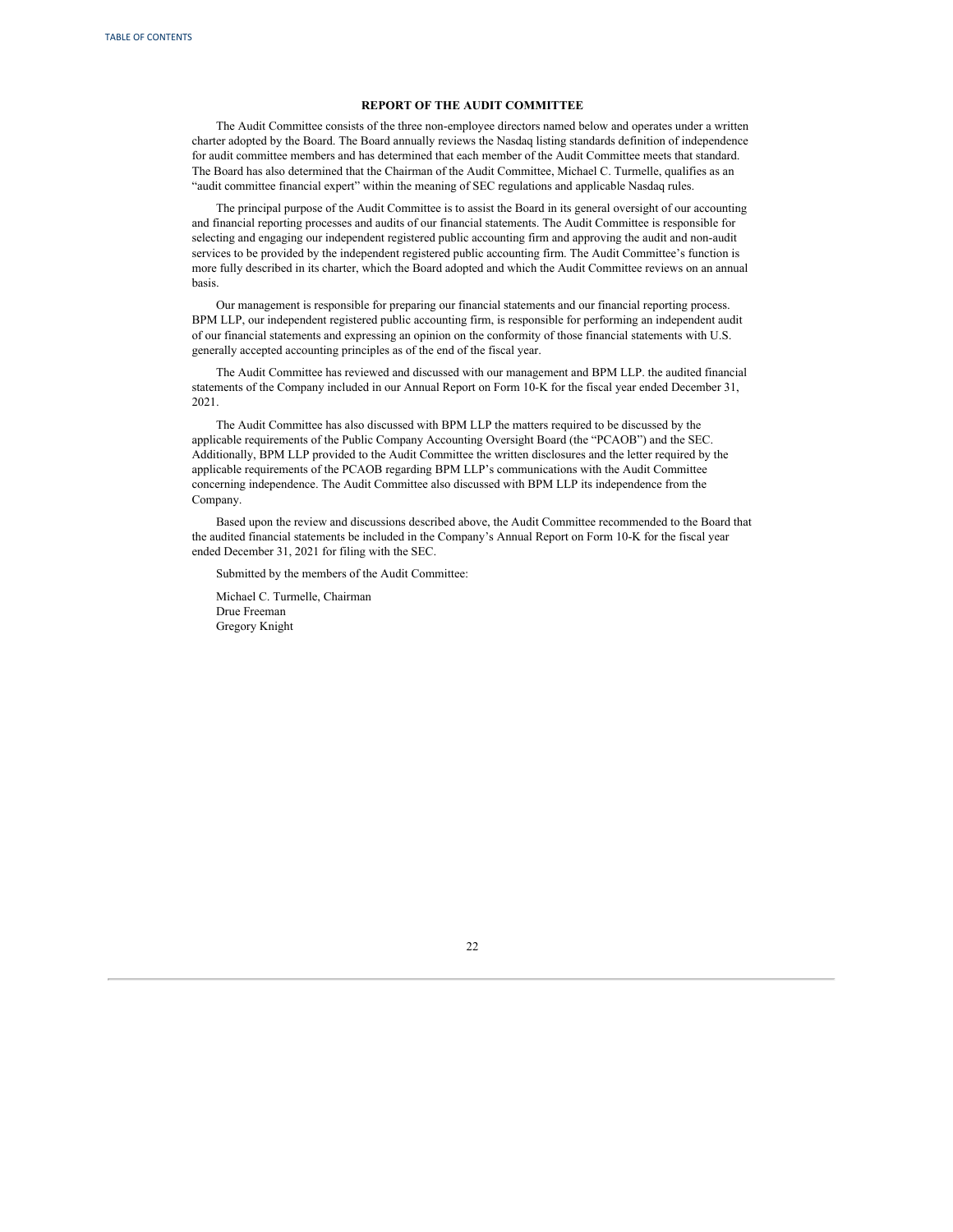# **PROPOSAL 2 — RATIFICATION OF INDEPENDENT REGISTERED PUBLIC ACCOUNTING FIRM**

<span id="page-26-0"></span>Our stockholders are being asked to ratify the appointment of BPM LLP as the independent registered public accounting firm for the fiscal year ending December 31, 2022. Stockholder approval is not required to appoint BPM LLP as our independent registered public accounting firm. However, the Board believes that submitting the appointment of BPM LLP to our stockholders for ratification is good corporate governance. If our stockholders do not ratify this appointment, the Audit Committee and the Board will reconsider whether to retain BPM LLP. Notwithstanding the appointment and ratification, the Audit Committee or the Board, in its discretion, may direct the appointment of a different independent registered public accounting firm at any time if it believes doing so would be in the best interests of us and our stockholders. In the event of a negative vote on ratification, the Audit Committee will reconsider, but might not change, its appointment.

Representatives of BPM LLP will not be present at the Annual Meeting. Stockholders wishing to communicate with BPM LLP may send a written communication addressed to BPM LLP, 10 Almaden Blvd. Suite 1000, San Jose, CA 95113.

Effective July 1, 2021, Gumbiner Savett Inc., our previous independent registered public accounting firm, combined with BPM LLP. Prior to the combination, Gumbiner Savett Inc. had audited our financial statements annually since 2013. Solely as a result of this transaction, on July 1, 2021, Gumbiner Savett Inc. resigned as our independent registered public accounting firm. Concurrent with such resignation as a result of the transaction, the Audit Committee approved the engagement of BPM LLP as our new independent registered public accounting firm for our fiscal year ending December 31, 2021.

The audit reports of Gumbiner Savett Inc. on our financial statements for the years ended December 31, 2020 and 2019 did not contain an adverse opinion or a disclaimer of opinion, and were not qualified or modified as to uncertainty, audit scope or accounting principles, with the exception that the report dated March 30, 2020 contained an explanatory paragraph about our ability to continue as a going concern.

During the two most recent fiscal years ended December 31, 2020 and 2019 and through the subsequent interim period preceding Gumbiner Savett Inc.'s resignation, there were no disagreements between us and Gumbiner Savett Inc.on any matter of accounting principles or practices, financial statement disclosure, or auditing scope or procedures, which disagreements, if not resolved to the satisfaction of Gumbiner Savett Inc. would have caused them to make reference thereto in their reports on our financial statements for such years.

During the two most recent fiscal years ended December 31, 2020 and 2019 and through the subsequent interim period preceding Gumbiner Savett Inc.'s resignation, there were no reportable events within the meaning set forth in Item 304(a)(1)(v) of Regulation S-K.

During the two most recent fiscal years ended December 31, 2020 and 2019 and through the subsequent interim period preceding BPM LLP's engagement, we did not consult with BPM LLP on either (1) the application of accounting principles to a specified transaction, either completed or proposed; or the type of audit opinion that may be rendered on our financial statements, and BPM LLP did not provide either a written report or oral advise to us that BPM LLP concluded was an important factor considered by us in reaching a decision as to the accounting, auditing or financial reporting issue; or (2) any matter that was either the subject of a disagreement, as defined in Item 304(a)(1)(iv) of Regulation S-K, or a reportable event, as defined in Item 304(a)(1)(v) of Regulation S-K.

# **Principal Accountant Fees and Services**

The following table represents the fees billed to us for the fiscal years ended December 31, 2021 and 2020 by Gumbiner Savett Inc.:

|                             | 2021     | 2020     |
|-----------------------------|----------|----------|
| Audit Fees $^{(1)}$         | \$8,000  | \$49,000 |
| Audit-Related Fees $^{(2)}$ | 10.710   | 6.206    |
| Tax Fees $^{(3)}$           | 3,273    | 11,000   |
|                             | \$21,983 | \$66,206 |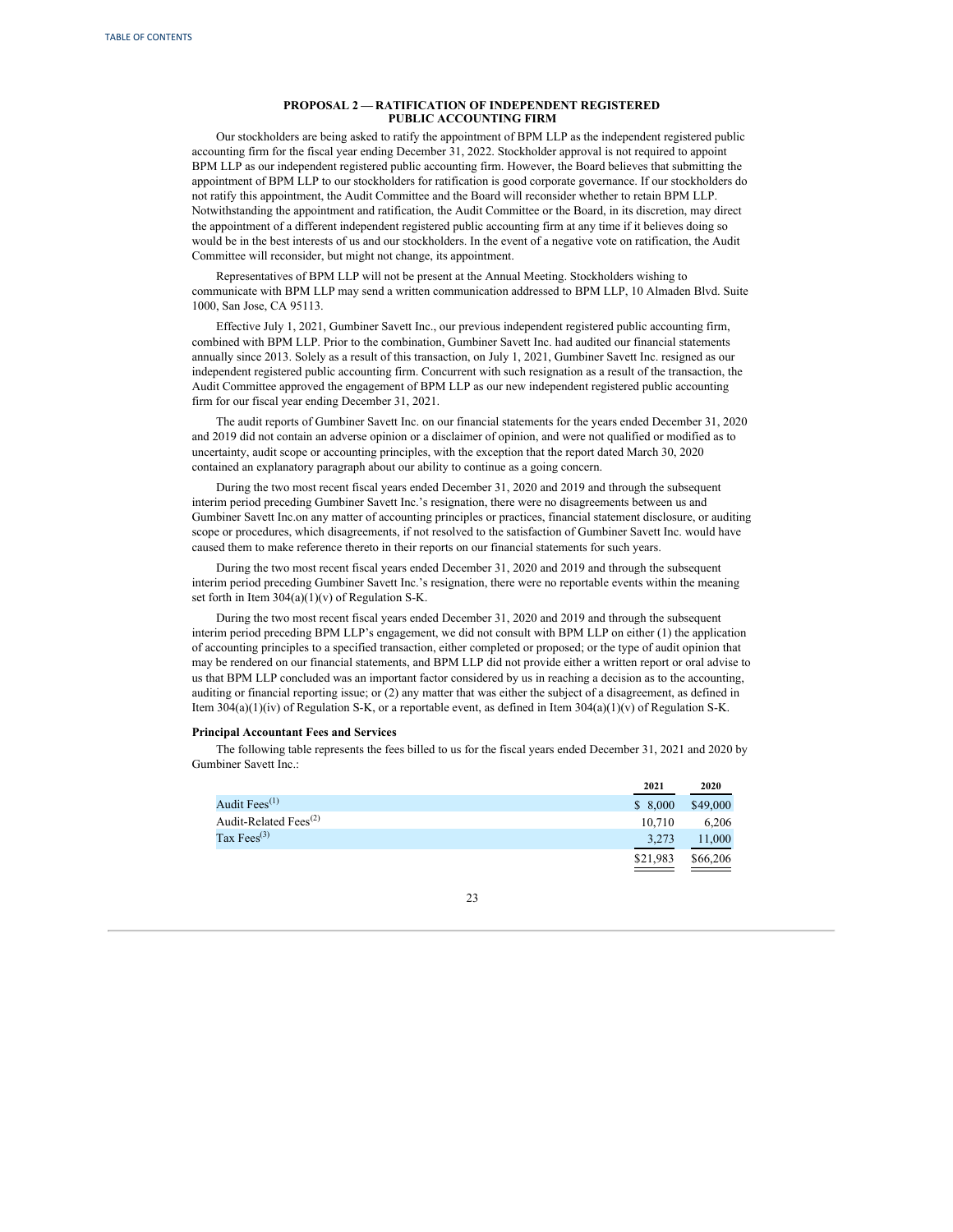The following table represents the fees billed to us for the fiscal year ended December 31, 2021 by BPM LLP:

|                                                | 2021     |
|------------------------------------------------|----------|
| Audit Fees $^{(1)}$                            | \$41,000 |
| Audit-Related Fees <sup><math>(2)</math></sup> | 550      |
| Tax Fees $^{(3)}$                              | 6,450    |
|                                                | \$48,000 |

(1) *Audit Fees.* This category includes BPM LLP and Gumbiner Savett Inc.'s audits of our annual financial statements that are normally provided by independent registered public accountants in connection with regulatory filings or engagements for those fiscal years.

- (2) *Audit-Related Fees.* For Gumbiner Savett, Inc., this consists of fees billed for services associated with our proxy statement and a prospectus supplement in 2021 and our proxy statement, a Form S-3 filing and a Form S-8 filing in 2020. For BPM LLP, this consists of fees billed dor services in connection with a Form S-8 filing in 2021.
- (3) *Tax Fees.* This consists of fees incurred for U.S. federal and state return preparation and tax advice.

# **Pre-Approval Policies and Procedures**

The Audit Committee's policy is to pre-approve all audit and permissible and material non-audit services rendered by our independent registered public accounting firm. The Audit Committee pre-approves specified services in defined categories of audit services, audit-related services and tax services as part of the Audit Committee's approval of the scope of the engagement of our independent registered public accounting firm or on an individual case-by-case basis before the independent registered public accounting firm is engaged to provide a service. The Audit Committee pre-approved all services performed by, and audits fees paid to, our independent registered public accounting firm during fiscal years 2021 and 2020. The Audit Committee has determined that the rendering of all of the services noted above other than audit services by BPM LLP and Gumbiner Savett Inc. is compatible with maintaining the independent registered public accounting firm's independence.

#### **Vote Required and Board Recommendation**

Approval of the ratification of the appointment of BPM LLP as our independent registered public accounting firm requires the affirmative vote of the holders of a majority of all outstanding shares present in person, or by means of remote communication, or represented by proxy at the Annual Meeting and entitled to vote thereon. Abstentions will be considered entitled to vote and, thus, will have the same effect of a vote against this proposal. Broker non-votes, if any, will have no effect on the outcome of this proposal.

**THE BOARD RECOMMENDS VOTING "FOR" THE RATIFICATION OF THE APPOINTMENT OF BPM LLP AS OUR INDEPENDENT REGISTERED PUBLIC ACCOUNTING FIRM FOR THE FISCAL YEAR ENDING DECEMBER 31, 2022**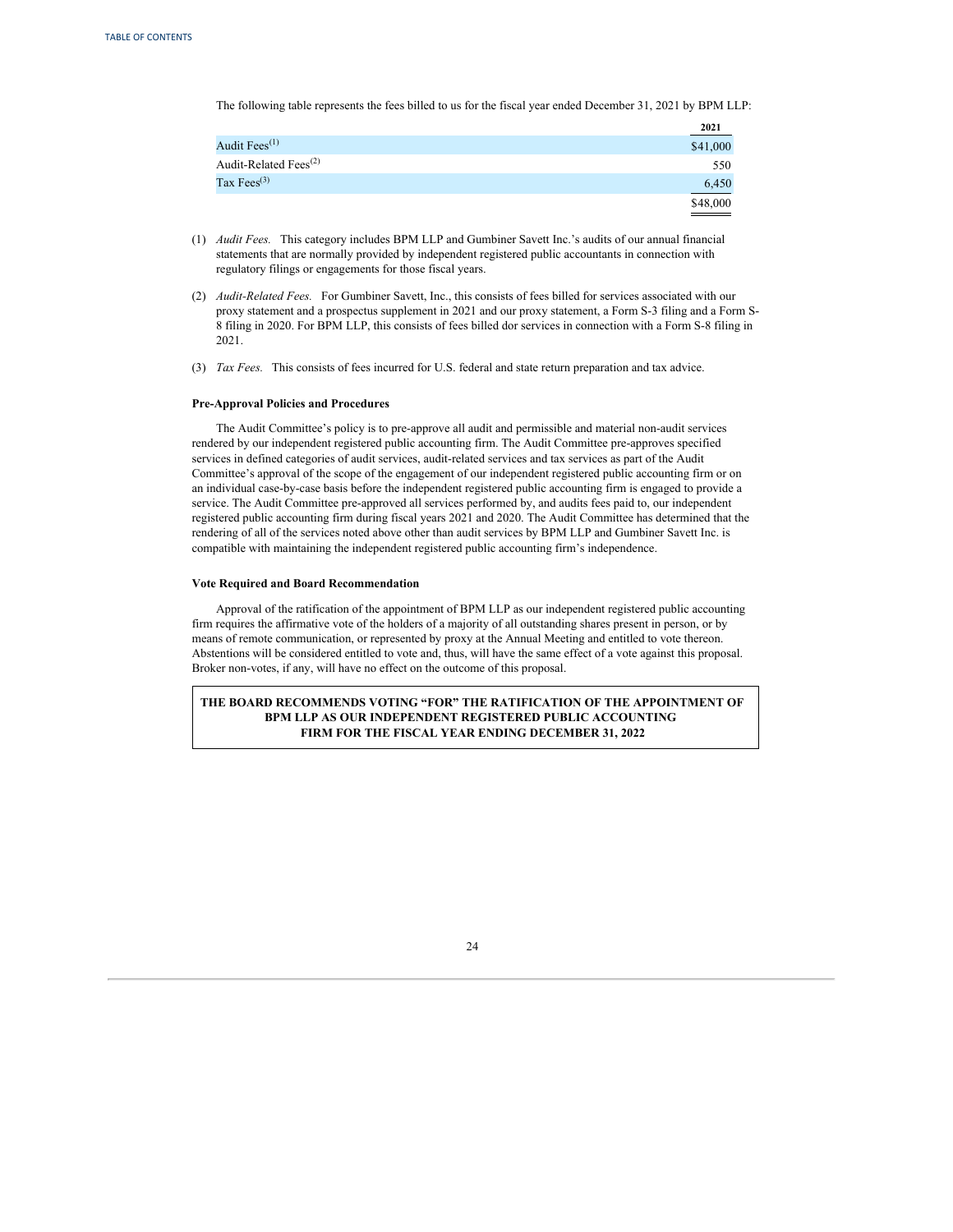# <span id="page-28-0"></span>**PROPOSAL 3 — ADVISORY VOTE TO APPROVE THE COMPENSATION OF OUR NAMED EXECUTIVE OFFICERS**

In accordance with Section 14A of the Exchange Act, stockholders are entitled to cast a non-binding, advisory vote to approve the compensation of our named executive officers, as described in the section entitled "Executive Compensation" and accompanying compensation tables and as discussed in the related narrative disclosure. This non-binding advisory vote is commonly referred to as a "say-on-pay" vote. While this stockholder vote on executive compensation is a non-binding advisory vote that is not binding on our Company or the Board, we value the opinions of our stockholders and will consider the outcome of the vote when making future compensation decisions. Our current policy is to provide stockholders with an opportunity to approve the compensation of our named executive officers each year at the annual meeting of stockholders until the next required stockholder vote on the frequency of such votes. We expect that the next such frequency vote will occur at the annual meeting of stockholders in 2025.

At our annual meeting of stockholders in 2021, stockholders signaled their strong support for our executive compensation program where 89% of the votes cast approved our 2021 say-on-pay proposal. The Compensation Committee has considered, and will continue to consider, the outcome of our say-on-pay votes when reviewing the objectives of our program and making future compensation decisions for our named executive officers.

The goal of our executive compensation program is to reward named executive officers for exceptional performance or the achievement by the Company or the named executive officer of performance goals. We seek to link pay and performance through bonus cash and equity awards to our named executive officers. Please read the section entitled "Executive Compensation" and the compensation tables and narrative that follow it for additional details about our executive compensation program, including information about the compensation of named executive officers.

Accordingly, the following resolution will be submitted for a stockholder vote at the Annual Meeting:

"RESOLVED, that the stockholders approve, on an advisory and non-binding basis, the compensation of the Company's named executive officers, as disclosed pursuant to Item 402 of Regulation S-K, including the compensation tables and narrative discussion in this proxy statement."

#### **Vote Required and Board Recommendation**

Approval, on a non-binding, advisory basis, of the compensation of our named executive officers requires the affirmative vote of the holders of a majority of all outstanding shares present in person, or by means of remote communication, or represented by proxy at the Annual Meeting and entitled to vote thereon. Abstentions will be considered entitled to vote and, thus, will have the same effect of a vote against this proposal. Broker non-votes will have no effect on the outcome of this proposal.

Because say-on-pay votes are advisory and non-binding, voting results cannot overrule any decisions made by the Board or Compensation Committee. However, the Compensation Committee will take into account the outcome of the vote when considering future compensation arrangements for our named executive officers.

**THE BOARD RECOMMENDS A VOTE "FOR" APPROVAL, ON A NON-BINDING, ADVISORY BASIS, OF THE COMPENSATION OF OUR NAMED EXECUTIVE OFFICERS**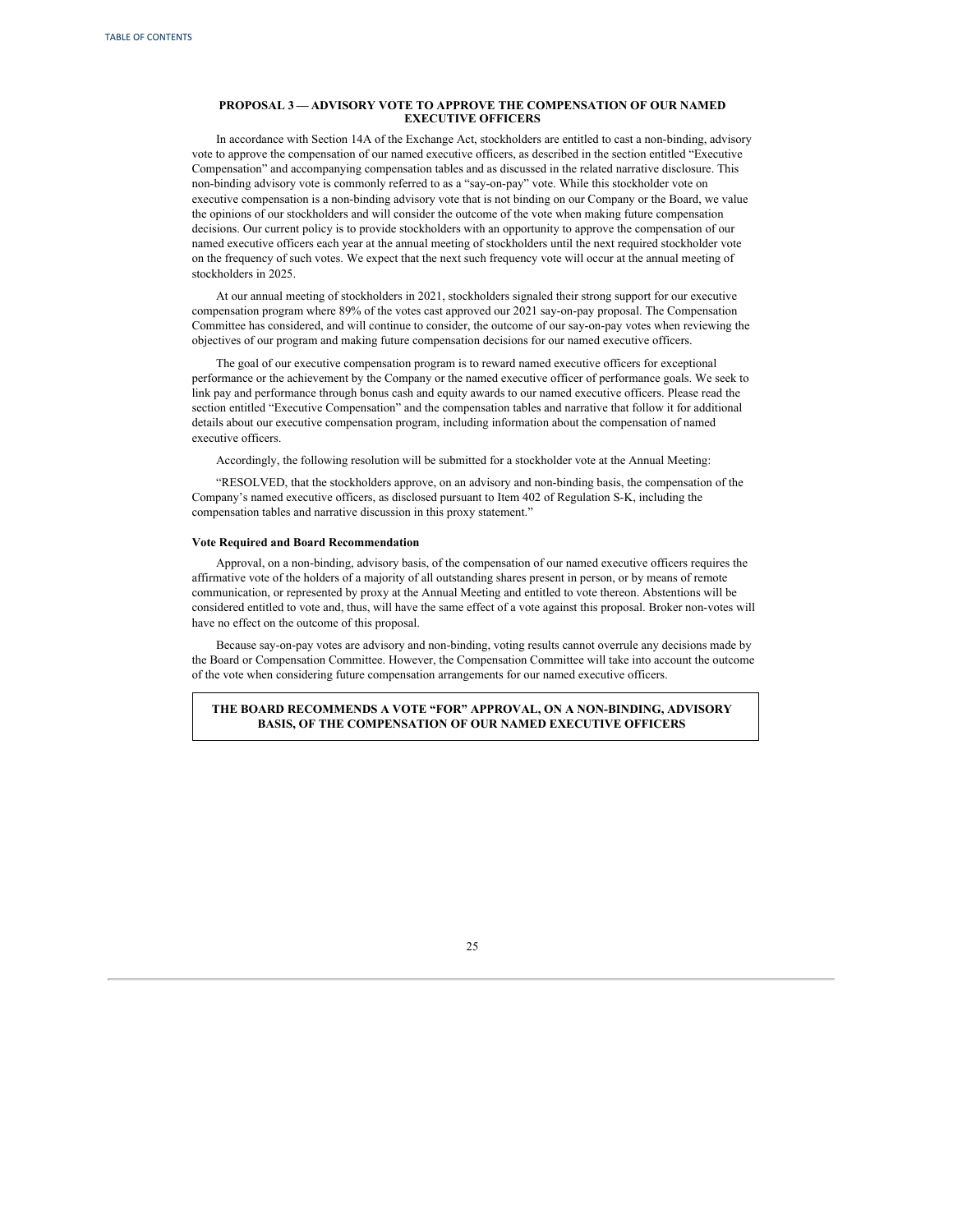# **CERTAIN RELATIONSHIPS AND RELATED PARTY TRANSACTIONS**

#### <span id="page-29-0"></span>**Policies and Procedures for Approving Related Party Transactions**

Under our Code of Conduct, our employees and officers are discouraged from entering into any transaction that may cause a conflict of interest. In addition, they must report any potential conflict of interest, including related party transactions, to their supervisors or our Chief Executive Officer.

Our Related Party Transaction Policy (the "Policy") provides, among other items, that pre-approval of related party transactions (as defined in the Policy) requires a majority vote of the disinterested members of the Audit Committee with a *de minimis* exception for transactions less than \$2,500.*De minimis* transactions may be approved by either our Chief Executive Officer or Chief Financial Officer, if disinterested. Further, the Policy requires timely disclosure to the Board of all related party transactions requiring disclosure under SEC regulations.

#### **Related Party Transactions**

The following is a description of transactions entered into, or in effect, after January 1, 2021 to which we have been a party, in which the amount involved in the transaction exceeds \$120,000, and in which any of our directors, executive officers or beneficial owners of more than 5% of our voting securities, or affiliates or immediate family members of any of our directors, executive officers or beneficial owners of more than 5% of our voting securities, had or will have a direct or indirect material interest. We believe the terms obtained or consideration that we paid or received, as applicable, in connection with the transactions described below were comparable to terms available or the amounts that would be paid or received, as applicable, from unrelated third parties.

# *February 2021 Of ering*

In February 2021, we issued and sold 1,352,975 shares of our common stock, including 176,475 additional shares of common stock pursuant to the exercise of the underwriter's option to purchase additional shares in full, in an underwritten public offering at a price of \$17.00 per share (the "February 2021 Offering"). The net proceeds to us from the February 2021 Offering were \$21.2 million. Certain beneficial owners of more than 5% of our common stock participated in the February 2021 Offering on the same terms as other investors in the February 2021 Offering.

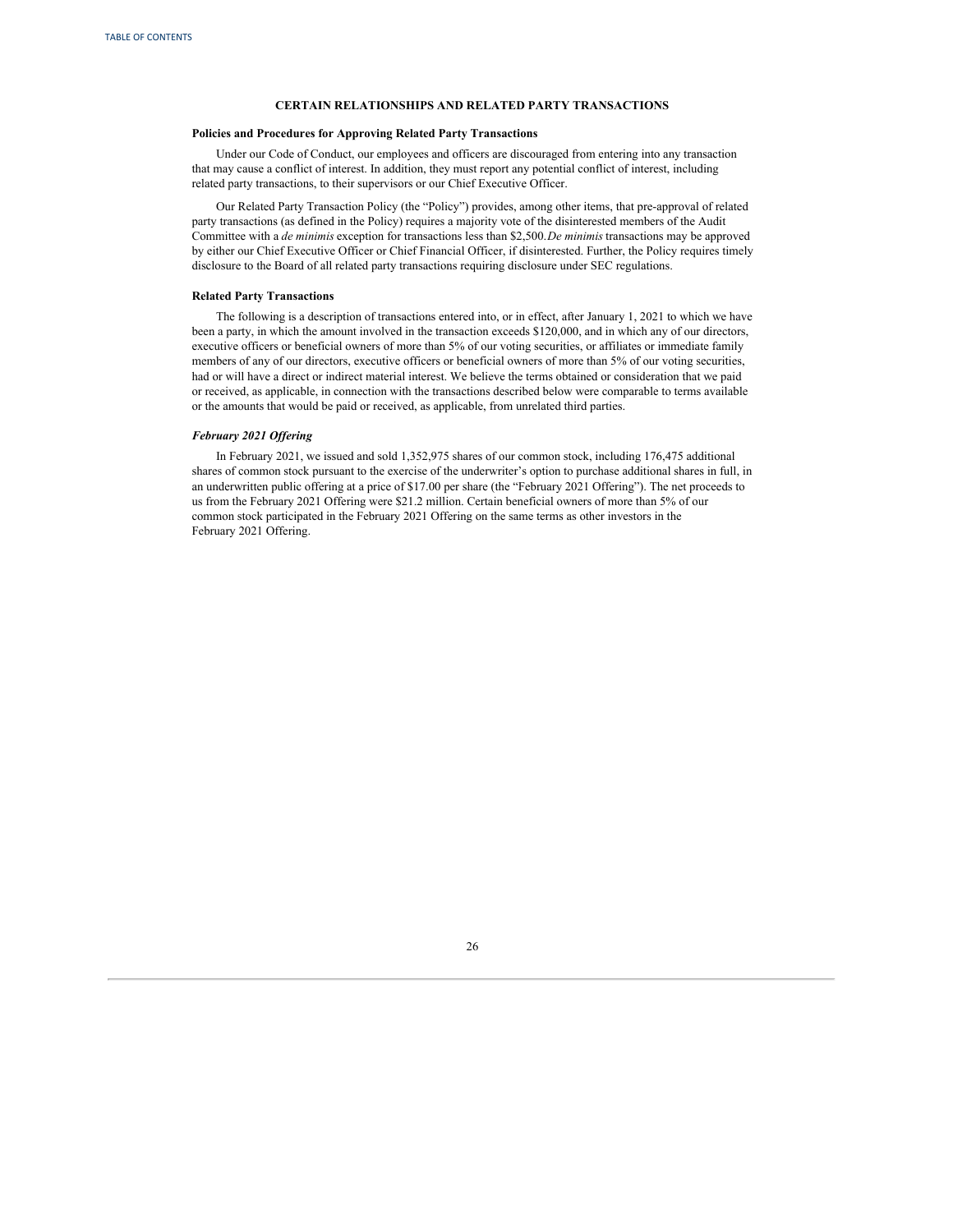#### **STOCKHOLDER PROPOSALS AND DIRECTOR NOMINATIONS**

<span id="page-30-0"></span>Pursuant to Rule 14a-8 promulgated under the Exchange Act, stockholder proposals may be submitted to us for inclusion in our proxy statement and form of proxy for our 2023 annual meeting of stockholders. If a stockholder proposal is submitted to us pursuant to Rule 14a-8, it must be received by us no later than December 30, 2022, unless the date of our 2023 annual meeting of stockholders is more than 30 days before or after June 16, 2023, in which case the proposal must be received a reasonable time before we begin to print and mail our proxy materials. Stockholder proposals should be addressed to our Corporate Secretary at 5508 Highway 290 West, Suite 120, Austin, Texas 78735.

Stockholder proposals or director nominations to our Board, including those that are not to be included in our proxy statement and form of proxy for our 2023 annual meeting of stockholders, but are instead sought to be presented directly at the 2023 annual meeting of stockholders, must comply with the requirements of our amended and restated certificate of incorporation and our bylaws in order to be considered for inclusion. To be timely, a stockholder's notice must be delivered received by our Corporate Secretary at 5508 Highway 290 West, Suite 120, Austin, Texas 78735 not less than 30 days nor more than 60 days prior to the scheduled date of the 2023 annual meeting of stockholders (which, assuming that the 2023 annual meeting of stockholders is held on June 16, 2023, would be May 17, 2023 and April 17, 2023, respectively); provided, however, that if we fail to provide at least 40 days public notice of the date of the 2023 annual meeting of stockholders, notice by the stockholder, to be timely, must be received not later than the close of business on the tenth day following the day on which public disclosure of the date of the 2023 annual meeting of stockholders was made. Stockholders are advised to review our amended and restated certificate of incorporation and our bylaws, which contain additional requirements about advance notice of stockholder proposals and director nominations. Our amended and restated certificate of incorporation and our bylaws may be found on the corporate governance subsection of the investors section of our website at www.idealpower.com. In addition, to comply with the universal proxy rules, stockholders who intend to solicit proxies in support of director nominees other than our nominees must provide notice that sets forth the information required by Rule 14a-19 under the Exchange Act no later than April 17, 2023.

#### **HOUSEHOLDING**

If you and other residents at your mailing address own shares in street name, your broker or bank may have sent you a notice that your household will receive only one copy of proxy materials for each company in which you hold shares through that broker or bank. This practice of sending only one copy of proxy materials is known as householding. If the foregoing procedures apply to you, your broker has sent one copy of our proxy materials to your address. We will promptly deliver a separate copy of either document to you upon written or oral request to Ideal Power Inc. 5508 Highway 290 West, Suite 120, Austin, Texas 78735, Attention: Corporate Secretary, telephone: (512) 264-1542. If you want to receive separate copies of the proxy materials in the future, or you are receiving multiple copies and would like to receive only one copy per household, you should contact your broker, bank or other nominee record holder, or you may contact us at the above address or telephone number.

### **OTHER MATTERS**

The Board does not intend to bring any other matters before the Annual Meeting and has no reason to believe any other matters will be presented. If other matters properly do come before the Annual Meeting, however, it is the intention of the persons named as proxy agents in the enclosed proxy card to vote on such matters as recommended by the Board, or if no recommendation is given, in their own discretion.

By Order of the Board of Directors

Timothy W. Burns Corporate Secretary

Austin, Texas April 29, 2022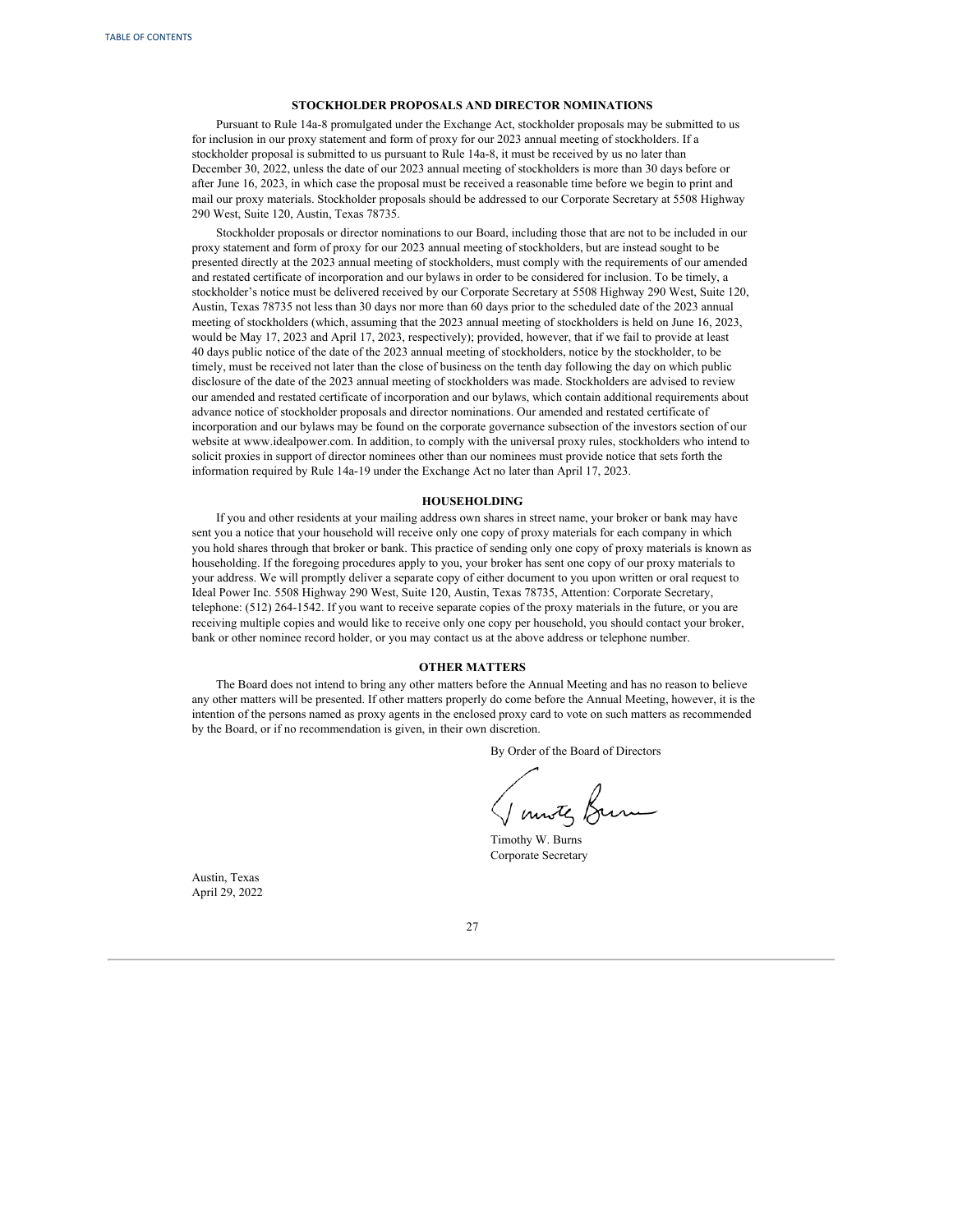| <b>Ideal Power</b>                                                                                                                                   | <b>Shareowner Services</b><br>P.O. Box 64945<br>St. Paul, MN 55164-0945                                                                             |                                                                                                                | ж         | PHONE - 1-866-883-3382                                                               |  | Vote by Internet, Telephone or Mail<br>24 Hours a Day, 7 Days a Week<br>Your phone or Internet vote authorizes the named<br>proxies to vote your shares in the same manner as if<br>you marked, signed and returned your proxy card.<br><b>INTERNET/MOBILE</b> - www.proxypush.com/ipwr<br>Use the Internet to vote your proxy until<br>11:59 p.m. (ET) on June 15, 2022. |  |         |  |
|------------------------------------------------------------------------------------------------------------------------------------------------------|-----------------------------------------------------------------------------------------------------------------------------------------------------|----------------------------------------------------------------------------------------------------------------|-----------|--------------------------------------------------------------------------------------|--|---------------------------------------------------------------------------------------------------------------------------------------------------------------------------------------------------------------------------------------------------------------------------------------------------------------------------------------------------------------------------|--|---------|--|
|                                                                                                                                                      |                                                                                                                                                     |                                                                                                                | $\bowtie$ |                                                                                      |  | Use a touch-tone telephone to vote your proxy<br>until 11:59 p.m. (ET) on June 15, 2022.<br><b>MAIL</b> – Mark, sign and date your proxy card and<br>return it in the postage-paid envelope provided in<br>time to be received by June 15, 2022.<br>If you vote your proxy by Internet or by Telephone, you<br>do NOT need to mail back your Proxy Card.                  |  |         |  |
| Please detach here $\searrow$<br>The Board of Directors Recommends a Vote "FOR" each of the director nominees listed<br>and "FOR" Proposals 2 and 3. |                                                                                                                                                     |                                                                                                                |           |                                                                                      |  |                                                                                                                                                                                                                                                                                                                                                                           |  |         |  |
| 1. Election of directors:                                                                                                                            | 01 R. Daniel Brdar<br>02 Drue Freeman<br>03 Gregory Knight                                                                                          | 04 Ted Lesster<br>05 Michael C. Turmelle                                                                       |           | Vote FOR<br>Vote WITHHELD<br>all nominees<br>from all nominees<br>(except as marked) |  |                                                                                                                                                                                                                                                                                                                                                                           |  |         |  |
| (Instructions: To withhold authority to vote for any indicated nominee,<br>write the number(s) of the nominee(s) in the box provided to the right.)  |                                                                                                                                                     |                                                                                                                |           |                                                                                      |  |                                                                                                                                                                                                                                                                                                                                                                           |  |         |  |
|                                                                                                                                                      | 2. Ratification of the appointment of BPM LLP as our independent registered<br>public accounting firm for the fiscal year ending December 31, 2022. |                                                                                                                |           | For                                                                                  |  | Against                                                                                                                                                                                                                                                                                                                                                                   |  | Abstain |  |
| executive officers.                                                                                                                                  |                                                                                                                                                     | 3. Approval, on a non-binding, advisory basis, of the compensation of our named                                |           | For                                                                                  |  | Against                                                                                                                                                                                                                                                                                                                                                                   |  | Abstain |  |
|                                                                                                                                                      | <b>BOARD OF DIRECTORS RECOMMENDS.</b><br>Address Change? Mark box, sign, and indicate changes below:                                                | THIS PROXY WHEN PROPERLY EXECUTED WILL BE VOTED AS DIRECTED OR, IF NO DIRECTION IS GIVEN, WILL BE VOTED AS THE |           | Date<br>Signature(s) in Box                                                          |  | Please sign exactly as your name(s) appears on Proxy. If held in joint tenancy, all persons should sign. Trustees, administrators, etc., should include title and authority. Corporations<br>should provide full name of corporation and title of authorized                                                                                                              |  |         |  |
|                                                                                                                                                      |                                                                                                                                                     |                                                                                                                |           | officer signing the Proxy.                                                           |  |                                                                                                                                                                                                                                                                                                                                                                           |  |         |  |